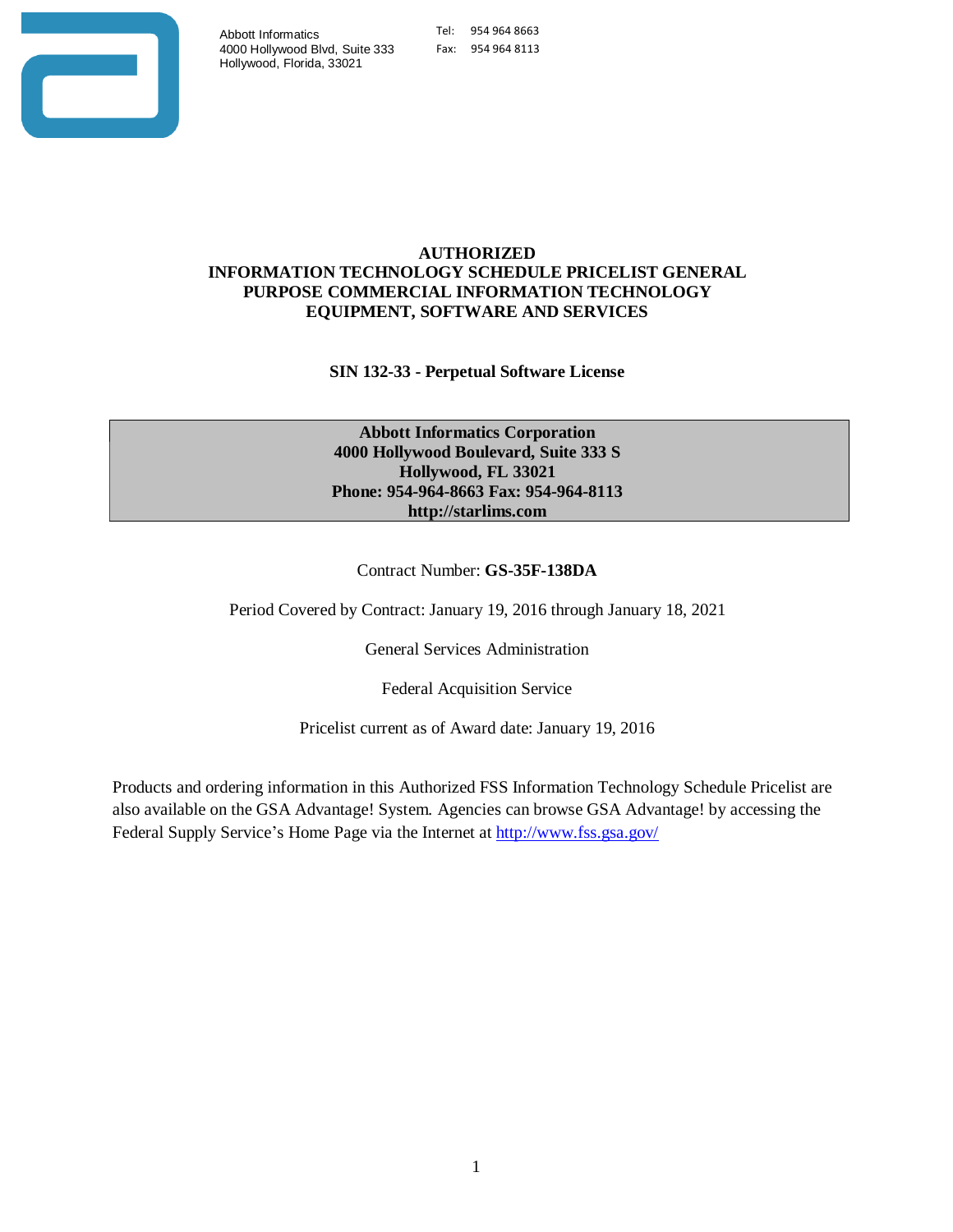

Tel: 954 964 8663 Fax: 954 964 8113

# **Table of Contents**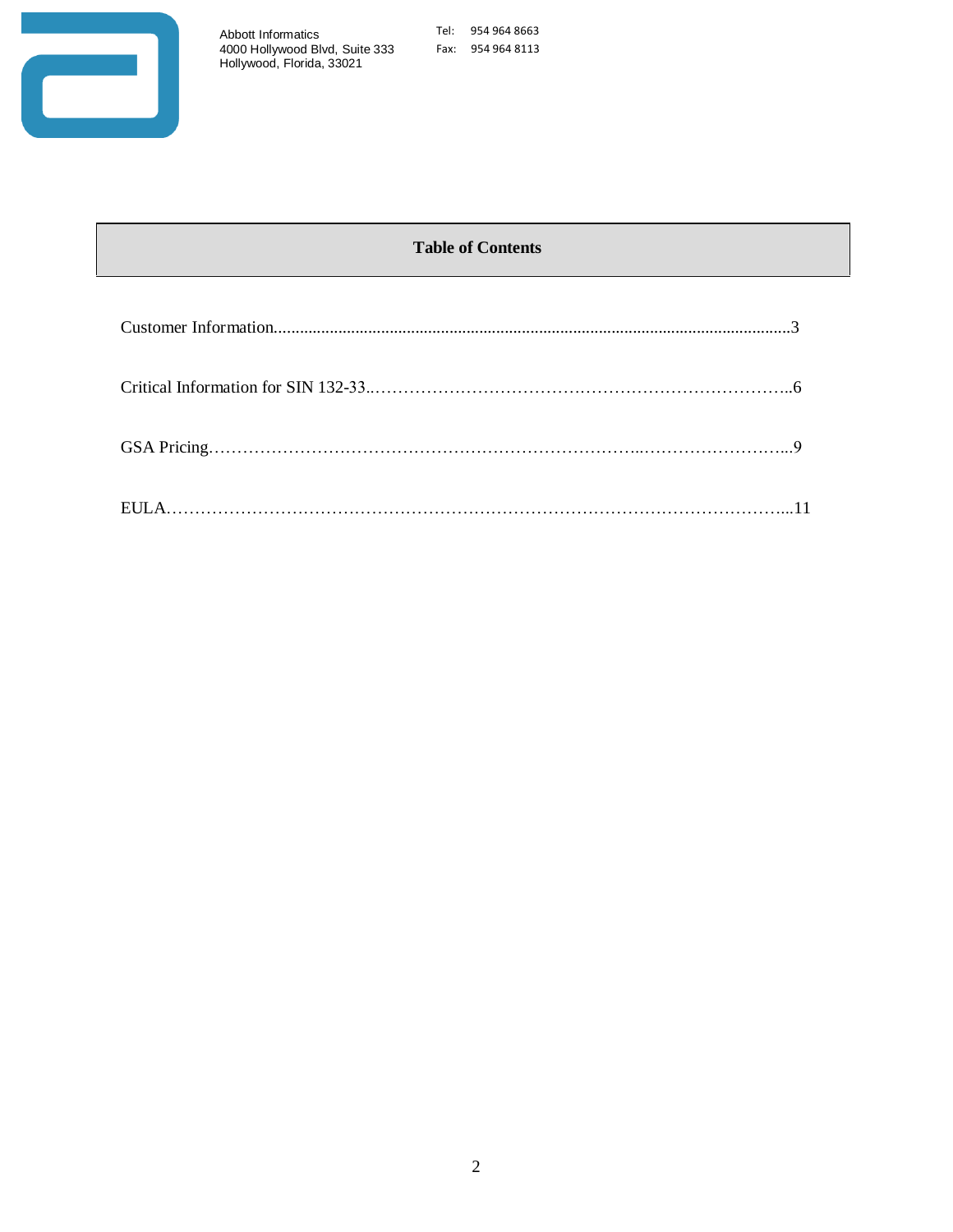

1a. Table of Special Item Numbers (SINs):

| Contract #   | SIN                                  | Description                                                                        |
|--------------|--------------------------------------|------------------------------------------------------------------------------------|
| GS-35F-138DA | 132-33<br>132-33 ST/LOC<br>132-33 RC | Perpetual Software License &<br><b>Software Maintenance as a</b><br><b>Product</b> |

- 1b. Lowest priced model: See Attached Pricelist
- 1c. Professional Services Descriptions: Not Applicable
- 2. Maximum Order: \$500,000
- 3. Minimum Order: \$100
- 4. Geographic coverage: 48 contiguous states and the District of Columbia, Alaska, Hawaii and Puerto Rico
- 5. Point of production: United States
- 6. Discount from list prices: Prices shown are NET prices; Basic Discounts have been deducted
- 7. Quantity Discounts: Only applicable to SIN 132-33

| Quantity/volume Discount                                        |                        |  |  |  |
|-----------------------------------------------------------------|------------------------|--|--|--|
| <b>Number of Licenses</b><br><b>Purchased in a Single Order</b> | <b>Volume Discount</b> |  |  |  |
| 10                                                              | 4% Discount            |  |  |  |
| 20                                                              | 9% Discount            |  |  |  |
| 30                                                              | 12% Discount           |  |  |  |
| 40                                                              | 16% Discount           |  |  |  |
| 50                                                              | 18% Discount           |  |  |  |
| 60                                                              | 21% Discount           |  |  |  |
| 70                                                              | 23% Discount           |  |  |  |
| 80                                                              | 25% Discount           |  |  |  |
| 90                                                              | 26% Discount           |  |  |  |
| 100                                                             | 28% Discount           |  |  |  |
| 150                                                             | 32% Discount           |  |  |  |
| 200                                                             | 34% Discount           |  |  |  |
| 250                                                             | 36% Discount           |  |  |  |
| 300                                                             | 38% Discount           |  |  |  |
| 350                                                             | 39% Discount           |  |  |  |
| 400                                                             | 41% Discount           |  |  |  |
| 450                                                             | 42% Discount           |  |  |  |
| $500+$                                                          | 44% Discount           |  |  |  |

**Quantity/Volume Discount**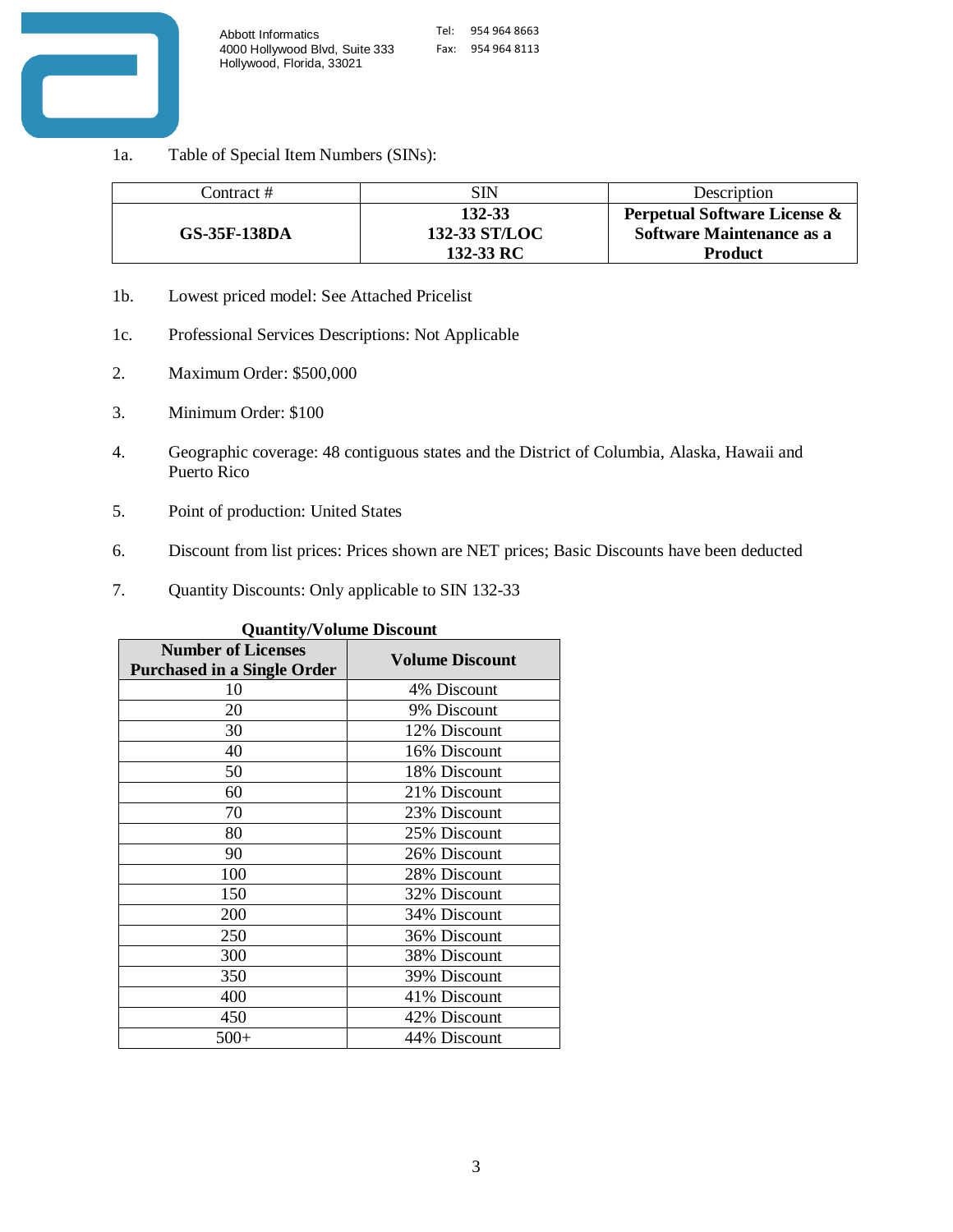

- 8. Prompt payment terms: None
- 9a. Government purchase cards are accepted at or below the micro-purchase threshold.
- 9b. Government purchase cards are accepted at or above the micro-purchase threshold.
- 10. Foreign items: Not applicable
- 11a. Time of delivery: 30 Days ARO
- 11b. Expedited delivery: As negotiated with the using agency
- 11c. Overnight and 2 day delivery: As negotiated with the using agency
- 11d. Urgent requirements: As negotiated with the using agency
- 12. F.O.B. points: Destination
- 13a. Ordering Address: Abbott Informatics 4000 Hollywood Boulevard, Suite 333 S Hollywood, FL 33021
- 13b. Ordering procedures: Ordering activities shall use the ordering procedures of Federal Acquisition Regulation (FAR) 8.405 when placing an order or establishing a BPA for supplies or services.
- 14. Payment address: Abbott Informatics 4000 Hollywood Boulevard, Suite 333 S Hollywood, FL 33021
- 15. Warranty provision: Standard Commercial Warranty
- 16. Export packing charges: None
- 17. Terms and conditions of Government purchase card acceptance: Not Applicable
- 18. Terms and conditions of rental, maintenance and repair: See Attached Pricelist
- 19. Terms and conditions of installation: See Attached Pricelist
- 20. Terms and conditions or repair parts: See Attached Pricelist
- 20a. Terms and conditions for any other services: See End User Software License Agreement
- 21. List of service and distribution points: Not Applicable
- 22. List of participating dealers: Not Applicable
- 23. Preventative maintenance: See Attached Pricelist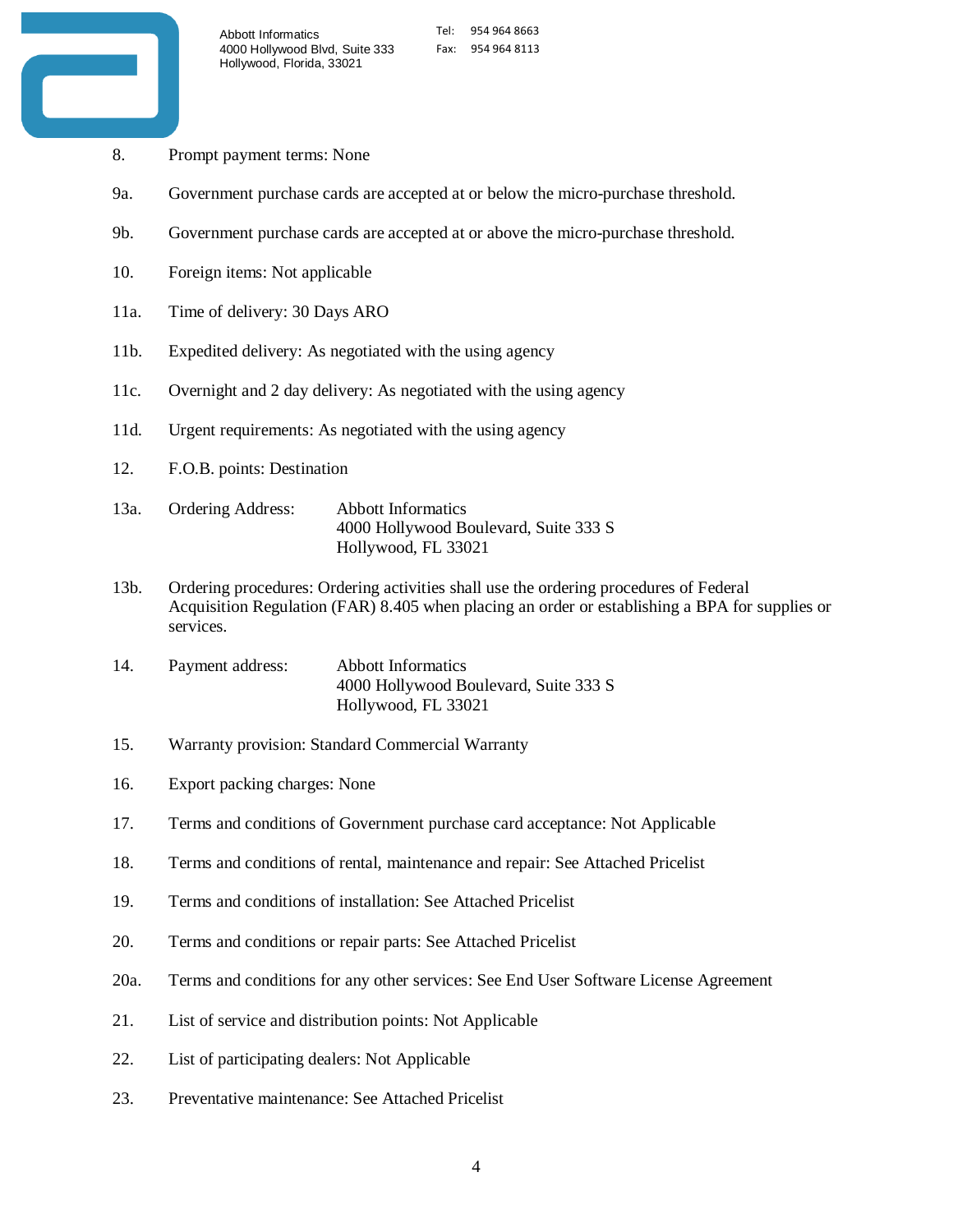

- 24a. Special attributes such as environmental attributes: Not Applicable
- 24b. Section 508 compliance: See your Representative
- 25. Data universal Number System (DUNS) number: 62-099-2677
- 26. Abbott Informatics has an active registration in the System for Awards Management database. CAGE: 3BGS3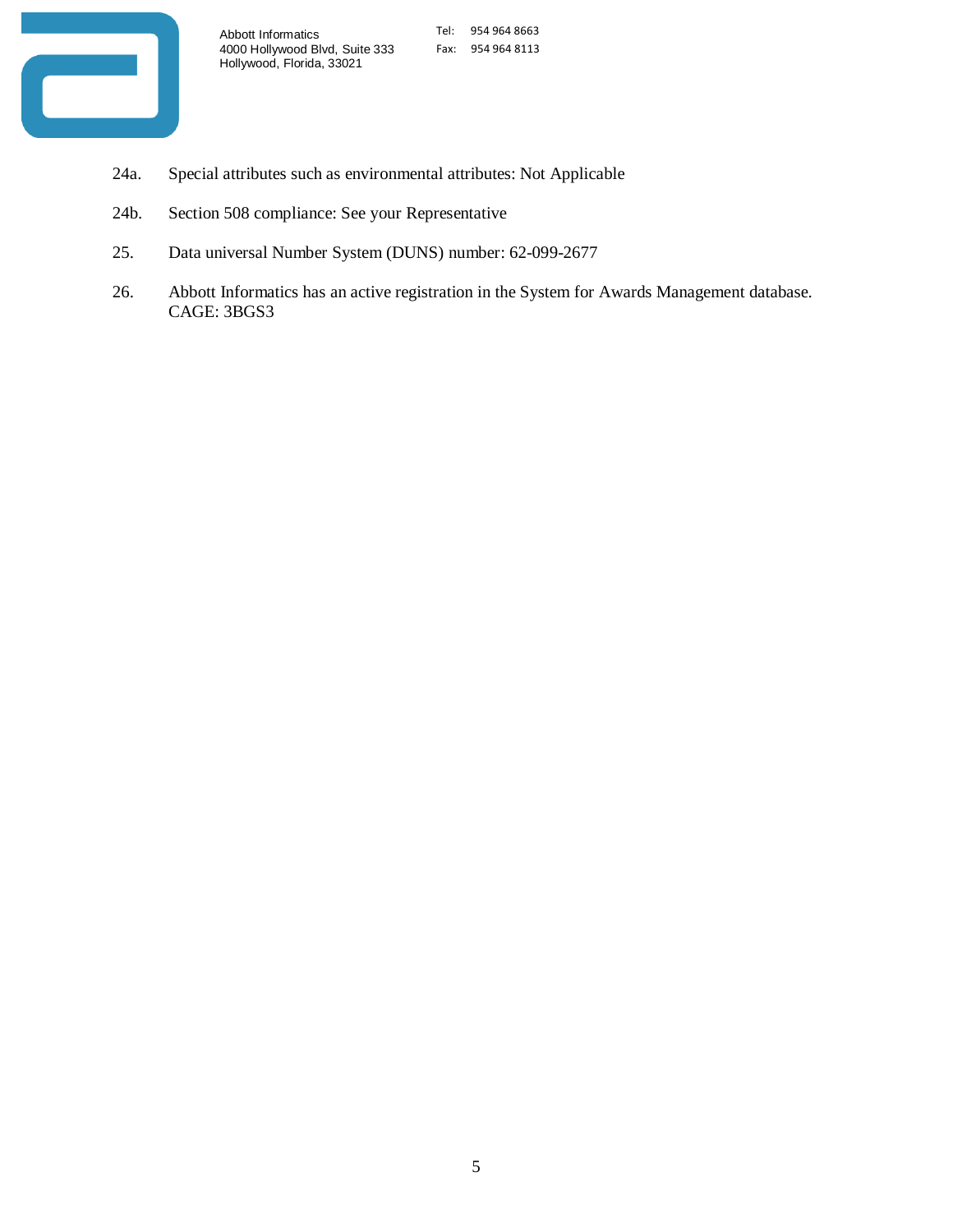

## **TERMS AND CONDITIONS APPLICABLE TO PERPETUAL SOFTWARE LICENSES (SPECIAL ITEM NUMBER 132-33) AND MAINTENANCE AS A SERVICE (SPECIAL ITEM NUMBER 132-34) OF GENERAL PURPOSE COMMERCIAL INFORMATION TECHNOLOGY SOFTWARE**

# **1. INSPECTION/ACCEPTANCE**

Abbott Informatics shall only tender for acceptance those items that conform to the requirements of this contract. The ordering activity reserves the right to inspect or test any software that has been tendered for acceptance. The ordering activity may require repair or replacement of nonconforming software at no increase in contract price. The ordering activity must exercise its post-acceptance rights (1) within a reasonable time after the defect was discovered or should have been discovered; and (2) before any substantial change occurs in the condition of the software, unless the change is due to the defect in the software.

# **2. ENTERPRISE USER LICENSE AGREEMENTS REQUIREMENTS (EULA)**

Abbott Informatics EULA has been provided to the General Services Administration for approval.

# **3. GUARANTEE/WARRANTY**

- a. Abbott Informatics standard commercial warranty as stated in the contract's commercial pricelist will apply to this contract.
- b. The Contractor warrants and implies that the items delivered hereunder are merchantable and fit for use for the particular purpose described in this contract.
- c. Limitation of Liability. Except as otherwise provided by an express or implied warranty, the Contractor will not be liable to the ordering activity for consequential damages resulting from any defect or deficiencies in accepted items.

# **4. TECHNICAL SERVICES**

Includes telephone, fax, and Internet BBS operational support. Phone support hours are from 9:00 am to 5:30 pm Eastern time during normal business days. Support Services are not provided during official Federal Holidays. We will return your phone call within 4 business hours. In the U.S., direct dial 504-393-6955. For the StarLIMS help desk email [helpdesk@starlims.com.](mailto:helpdesk@starlims.com) For Bulletin Board access point your browser [to www.starlims.com](http://www.starlims.com/) and click BBS entrance. If this is your first time, please register by clicking on registration.

# **5. SOFTWARE MAINTENANCE**

**Software maintenance as a Product (SIN 132-33) :** Software maintenance as a product includes the publishing of bug/defect fixes via patches and updates/upgrades in function and technology to maintain the operability and usability of the software product. It may also include other no charge support that are included in the purchase price of the product in the commercial marketplace. No charge support includes items such as user blogs, discussion forums, on-line help libraries and FAQs (Frequently Asked Questions), hosted chat rooms, and limited telephone, email and/or web-based general technical support for user's self diagnostics.

Software maintenance as a product does NOT include the creation, design, implementation, integration, etc. of a software package. These examples are considered software maintenance as a service. Software Maintenance as a product is billed at the time of purchase.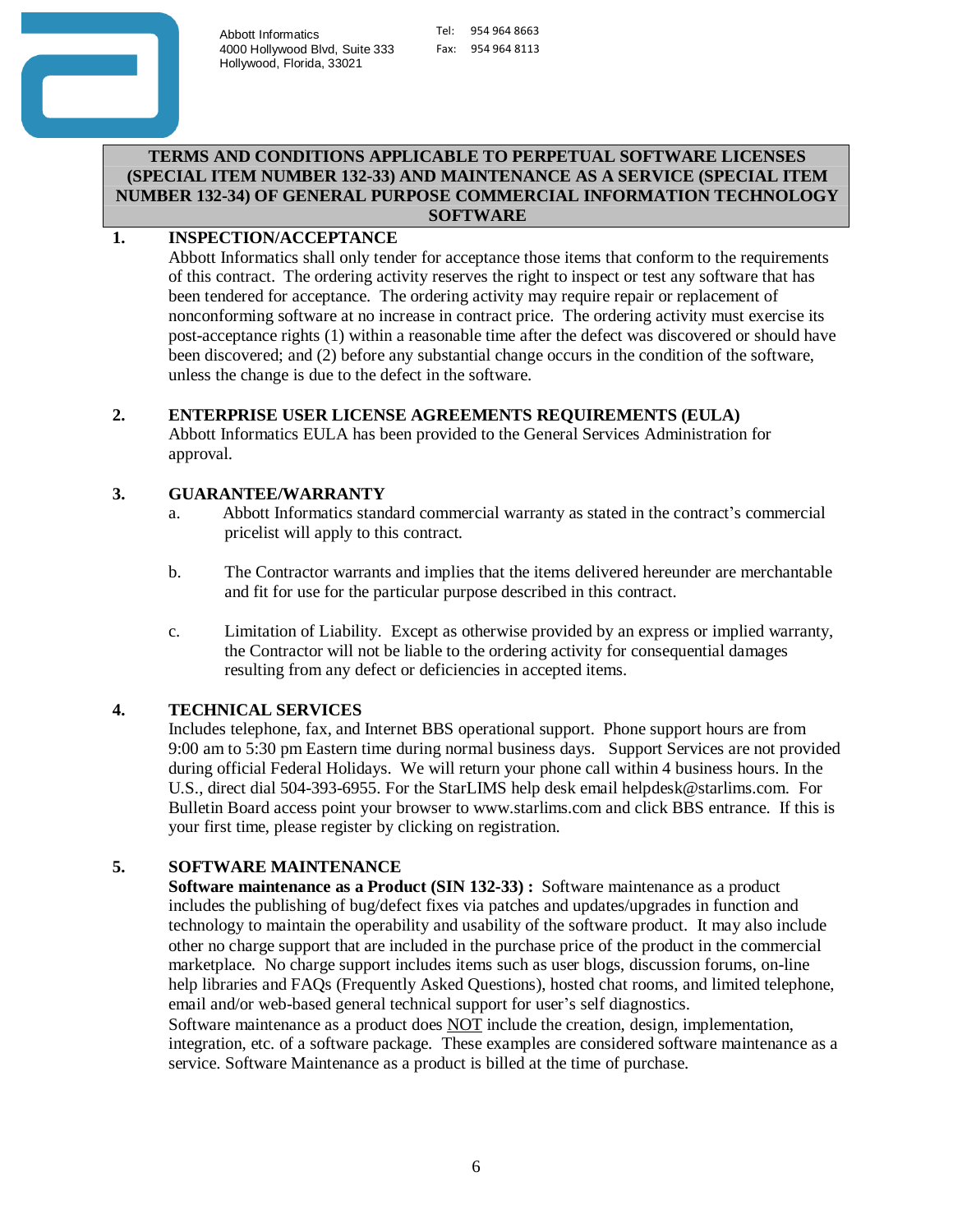

# **6. PERIODS OF MAINTENANCE**

- a. Abbott Informatics shall honor orders for periods for the duration of the contract period or a lessor period of time.
- b. Maintenance may be discontinued by the ordering activity on thirty (30) calendar days written notice to Abbott Informatics.
- c. Annual Funding. When annually appropriated funds are cited on an order for maintenance, the period of the maintenance shall automatically expire on September 30 of the contract period, or at the end of the contract period, whichever occurs first. Renewal of the maintenance orders citing the new appropriation shall be required, if the maintenance is to be continued during any remainder of the contract period.
- d. Cross-Year Funding Within Contract Period. Where an ordering activity's specific appropriation authority provides for funds in excess of a 12 month (fiscal year) period, the ordering activity may place an order under this schedule contract for a period up to the expiration of the contract period, notwithstanding the intervening fiscal years.
- e. Ordering activities should notify Abbott Informatics in writing thirty (30) calendar days prior to the expiration of an order, if the maintenance is to be terminated at that time. Orders for the continuation of maintenance will be required if the maintenance is to be continued during the subsequent period.

# **7. CONVERSION FROM TERM LICENSE TO PERPETUAL LICENSE**

Abbott Informatics does not offer term license options.

## **8. TERM LICENSE CESSATION**

Abbott Informatics does not offer term license options.

## **9. UTILIZATION LIMITATIONS - (SIN 132-33)**

- a. Software acquisition is limited to commercial computer software defined in FAR Part 2.101.
- b. When acquired by the ordering activity, commercial computer software and related documentation so legend shall be subject to the following:
	- (1) Title to and ownership of the software and documentation shall remain with the Contractor, unless otherwise specified.
	- (2) Software licenses are by site and by ordering activity. An ordering activity is defined as a cabinet level or independent ordering activity. The software may be used by any subdivision of the ordering activity (service, bureau, division, command, etc.) that has access to the site the software is placed at, even if the subdivision did not participate in the acquisition of the software. Further, the software may be used on a sharing basis where multiple agencies have joint projects that can be satisfied by the use of the software placed at one ordering activity's site. This would allow other agencies access to one ordering activity's database. For ordering activity public domain databases, user agencies and third parties may use the computer program to enter, retrieve, analyze and present data. The user ordering activity will take appropriate action by instruction,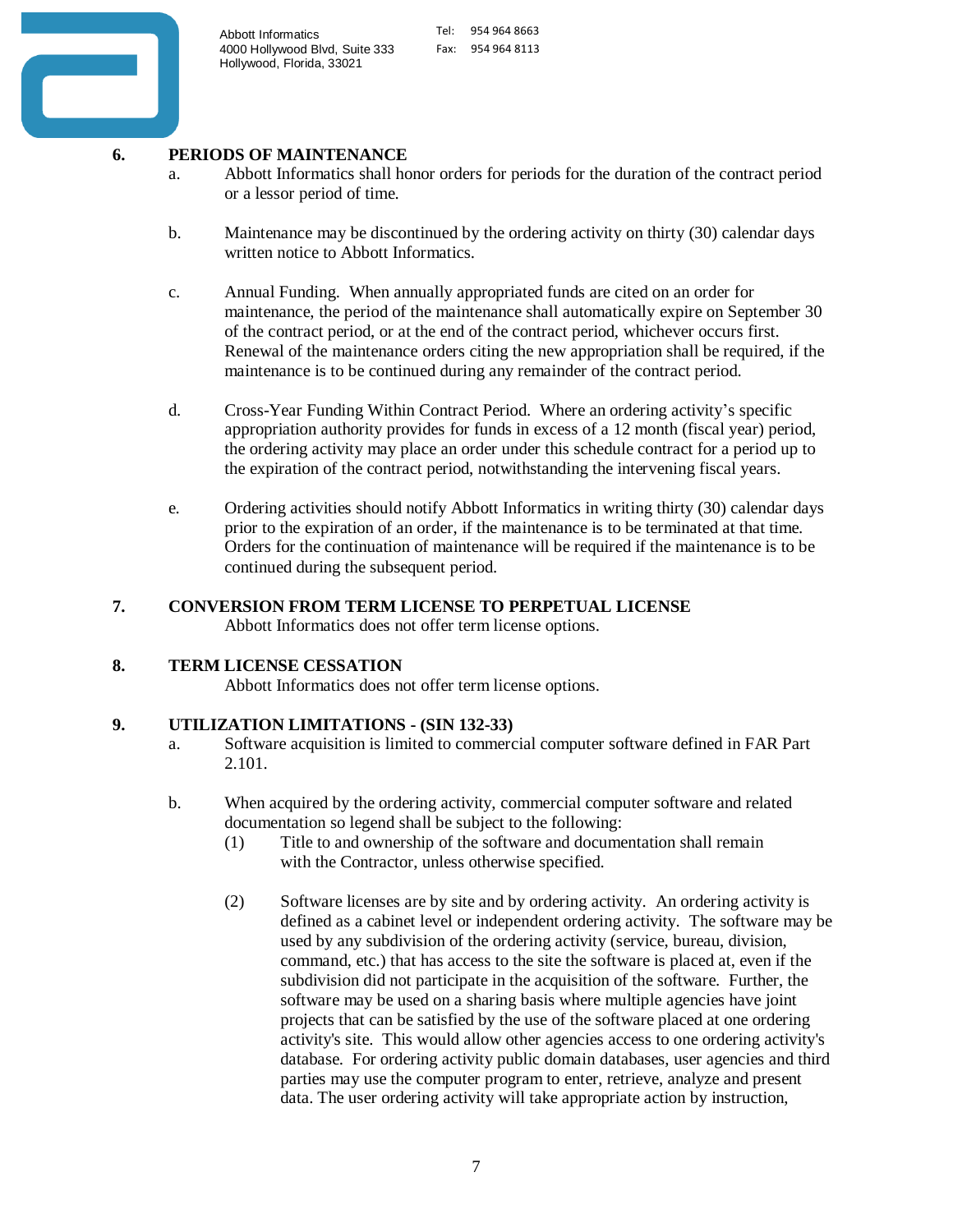Tel: 954 964 8663 Fax: 954 964 8113



agreement, or otherwise, to protect the Contractor's proprietary property with any third parties that are permitted access to the computer programs and documentation in connection with the user ordering activity's permitted use of the computer programs and documentation. For purposes of this section, all such permitted third parties shall be deemed agents of the user ordering activity.

- (3) Except as is provided in paragraph 8.b(2) above, the ordering activity shall not provide or otherwise make available the software or documentation, or any portion thereof, in any form, to any third party without the prior written approval of the Contractor. Third parties do not include prime Contractors, subcontractors and agents of the ordering activity who have the ordering activity's permission to use the licensed software and documentation at the facility, and who have agreed to use the licensed software and documentation only in accordance with these restrictions. This provision does not limit the right of the ordering activity to use software, documentation, or information therein, which the ordering activity may already have or obtains without restrictions.
- (4) The ordering activity shall have the right to use the computer software and documentation with the computer for which it is acquired at any other facility to which that computer may be transferred, or in cases of Disaster Recovery, the ordering activity has the right to transfer the software to another site if the ordering activity site for which it is acquired is deemed to be unsafe for ordering activity personnel; to use the computer software and documentation with a backup computer when the primary computer is inoperative; to copy computer programs for safekeeping (archives) or backup purposes; to transfer a copy of the software to another site for purposes of benchmarking new hardware and/or software; and to modify the software and documentation or combine it with other software, provided that the unmodified portions shall remain subject to these restrictions.
- (5) "Commercial Computer Software" may be marked with the Contractor's standard commercial restricted rights legend, but the schedule contract and schedule pricelist, including this clause, "Utilization Limitations" are the only governing terms and conditions, and shall take precedence and supersede any different or additional terms and conditions included in the standard commercial legend.

# **10. SOFTWARE CONVERSIONS - (SIN 132-33)**

STARLIMS Corporation shall include, in the schedule pricelist, a complete description of each software product and a list of equipment on which the software can be used. Also, included shall be a brief, introductory explanation of the modules and documentation which are offered.

# **11. DESCRIPTIONS AND EQUIPMENT COMPATIBILITY**

Abbott Informatics shall include, in the schedule pricelist, a complete description of each software product and a list of equipment on which the software can be used. Also, included shall be a brief, introductory explanation of the modules and documentation which are offered.

# **12. RIGHT-TO-COPY PRICING**

STARLIMS Corporation does not offer right-to-copy licenses.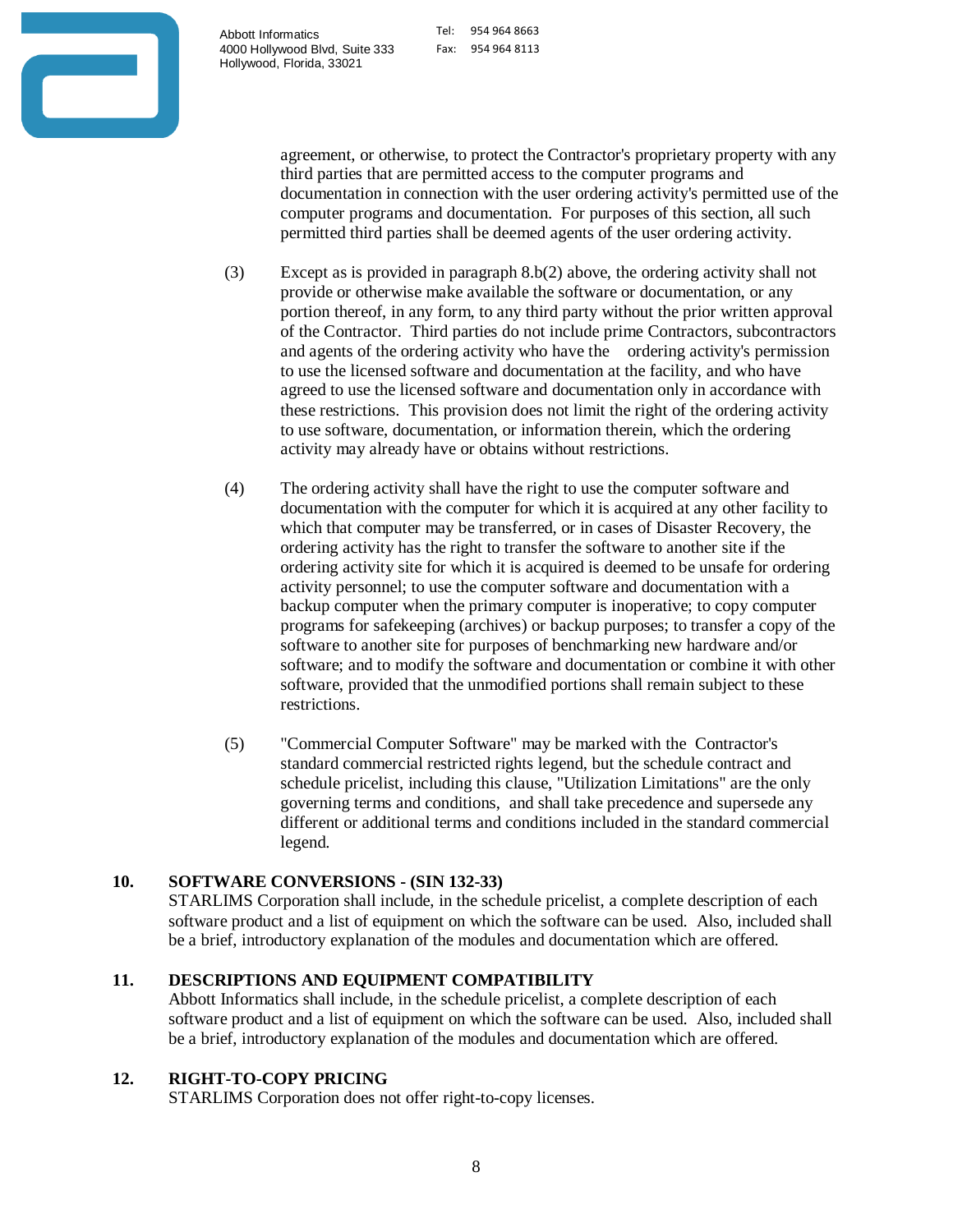#### Abbott Informatics Corp - GSA Pricing

| <b>SIN</b> | <b>MFR</b><br><b>NAME</b> | <b>MFR PART</b><br>NO <sub>1</sub> | PRODUCT NAME                                                      | PRODUCT DESCRIPTION                                                                                                                                                                                                                                                                                                                                                                                                                                                                                                                                                                                                                                                                                                                                                                                                                                                                                                                                                                                                                                                                                                                                                                                                                   | <b>UOI</b> | <b>GSA PRICE</b> | QUANTITY/<br><b>VOLUME</b><br><b>DISCOUNT</b> | WARRANTY                           |
|------------|---------------------------|------------------------------------|-------------------------------------------------------------------|---------------------------------------------------------------------------------------------------------------------------------------------------------------------------------------------------------------------------------------------------------------------------------------------------------------------------------------------------------------------------------------------------------------------------------------------------------------------------------------------------------------------------------------------------------------------------------------------------------------------------------------------------------------------------------------------------------------------------------------------------------------------------------------------------------------------------------------------------------------------------------------------------------------------------------------------------------------------------------------------------------------------------------------------------------------------------------------------------------------------------------------------------------------------------------------------------------------------------------------|------------|------------------|-----------------------------------------------|------------------------------------|
| 132-33     | Abbott<br>Informatics     | SL-PH-FCL                          | <b>STARLIMS Public</b><br>Health Concurrent Full-<br>User License | The STARLIMS Public Health Concurrent Full-User License provides an<br>individual user with full access, within a single session, to all STARLIMS<br>functions and wizards at the same time as a permitted number of other user<br>sessions in the customer's organization.                                                                                                                                                                                                                                                                                                                                                                                                                                                                                                                                                                                                                                                                                                                                                                                                                                                                                                                                                           | Each       | \$5,042.82       | See Table<br>Below                            | Standard<br>Commercial<br>Warranty |
| 132-33     | Abbott<br>Informatics     | SL-PH-DCL                          | <b>STARLIMS Public</b><br>Health Concurrent Data-<br>User License | Often, laboratory data users do not work out of the main laboratory.<br>STARLIMS's ability to transmit and receive data and sample information<br>beyond the physical walls of the laboratory allows for enhanced efficiency<br>and data utility at a cost-effective price. The STARLIMS Public Health<br>Concurrent Data-User License allows an individual lab-data consumer, within<br>a single session, to view analytical services provided by the lab, view sample<br>status, print COAs or invoices at the same time as the permitted number of<br>other user sessions in the LICENSEE's organization.                                                                                                                                                                                                                                                                                                                                                                                                                                                                                                                                                                                                                          | Each       | \$2,780.86       | See Table<br>Below                            | Standard<br>Commercial<br>Warranty |
| 132-33     | Abbott<br>Informatics     | SL-FR-FCL                          | <b>STARLIMS</b> Forensics<br>Concurrent Full-User<br>License      | The STARLIMS Forensics Concurrent Full-User License provides an<br>individual user with full access, within a single session, to all STARLIMS<br>functions and wizards at the same time as a permitted number of other user<br>sessions in the customer's organization.                                                                                                                                                                                                                                                                                                                                                                                                                                                                                                                                                                                                                                                                                                                                                                                                                                                                                                                                                               | Each       | \$5,042.82       | See Table<br>Below                            | Standard<br>Commercial<br>Warranty |
| 132-33     | Abbott<br>Informatics     | SL-FR-DCL                          | <b>STARLIMS</b> Forensics<br>Concurrent Data-User<br>License      | Often, laboratory data users do not work out of the main laboratory.<br>STARLIMS's ability to transmit and receive data and sample information<br>beyond the physical walls of the laboratory allows for enhanced efficiency<br>and data utility at a cost-effective price. The STARLIMS Forensics<br>Concurrent Data-User License allows an individual lab-data consumer, within<br>a single session, to view analytical services provided by the lab, view sample<br>status, print COAs or invoices at the same time as the permitted number of<br>other user sessions in the LICENSEE's organization.                                                                                                                                                                                                                                                                                                                                                                                                                                                                                                                                                                                                                              | Each       | \$2,780.86       | See Table<br>Below                            | Standard<br>Commercial<br>Warranty |
| 132-33     | Abbott<br>Informatics     | <b>SL-XFD</b>                      | <b>STARLIMS Named</b><br><b>Standard Designer</b><br>License      | The STARLIMS XFD Standard Designer, built to allow authorized users to<br>intuitively configure and make appropriate enhancements and modifications<br>as business requirements change. The Designer makes the underlying<br>complexities and inner workings of the system transparent to the user, and<br>employs a set of easy-to-use design tools to enable system administrators and<br>designers to focus on business rules, rather than on basic system functions<br>such as GUIs and Internet protocols. Using drag & drop design tools, the<br>STARLIMS XFD Designer dynamically creates XML forms containing both<br>layout tags, used in a declarative way for describing the user interface, and<br>JScript.NET code, used to programmatically handle these elements and<br>corresponding events, as well as make remote calls to business logic services<br>located on the server. The integrated Designer is also used for creating Web<br>services made available to third-party client applications for seamless<br>interoperability between enterprise applications and STARLIMS. The<br>STARLIMS Designer exposes comprehensive reporting tools using Business<br>Objects Crystal Reports, Microsoft Word and Excel. | Each       | \$7,741.06       | See Table<br><b>Below</b>                     | Standard<br>Commercial<br>Warranty |
| 132-33     | Abbott<br>Informatics     | MN-MNP                             | <b>STARLIMS</b><br>Premium Plus<br>Annual Maintenance<br>Plan     | The STARLIMS Premium Plus Annual Maintenance Plan (AMP) provides<br>LICENSEE provides the right to receive upgrades and updates that are issued<br>by Abbott Informatics during the applicable twelve-month period.<br>It provides LICENSEE Unlimited telephone, e-mail and web site operational<br>support for up to two named customer points-of-contact (POC). Phone<br>support hours are 24x7 only for URGENT status tickets, and Abbott<br>Informatics shall respond as defined in the AMP. Support does not include<br>the debugging of any code not provided by Abbott Informatics, and does not<br>include the configuration or support of network hardware/software or<br>database software. Subsequent license purchases, are charged prorated<br>maintenance from the date of purchase.                                                                                                                                                                                                                                                                                                                                                                                                                                    | Each       | \$14,682.92      |                                               | N/A                                |
| 132-33     | Abbott<br>Informatics     | MN-MNS                             | <b>STARLIMS</b><br>Standard<br>Annual<br>Maintenance<br>Plan      | The STARLIMS Standard Annual Maintenance Plan (AMP) provides<br>LICENSEE the right to receive upgrades and updates that are issued by<br>Abbott Informatics during the applicable twelve-month period. Related<br>professional services and updates to third-party software are not included.<br>The LICENSEE will also receive unlimited telephone, e-mail and web site<br>operational support for up to two named customer point-of-contacts (POC).<br>Phone support hours are from 9:00 am to 5:00 pm local time, Monday<br>through Friday, other than national holidays, and Abbott Informatics shall<br>respond as defined in the AMP. Support does not include the debugging of<br>any code not provided by Abbott Informatics, and does not include the<br>configuration or support of network hardware/software or database software.<br>Subsequent license purchases, are charged prorated maintenance from the<br>date of purchase. The annual price for each of the following years is<br>calculated as 18% of the aggregate price for licenses purchased to date.                                                                                                                                                         | Each       |                  |                                               | N/A                                |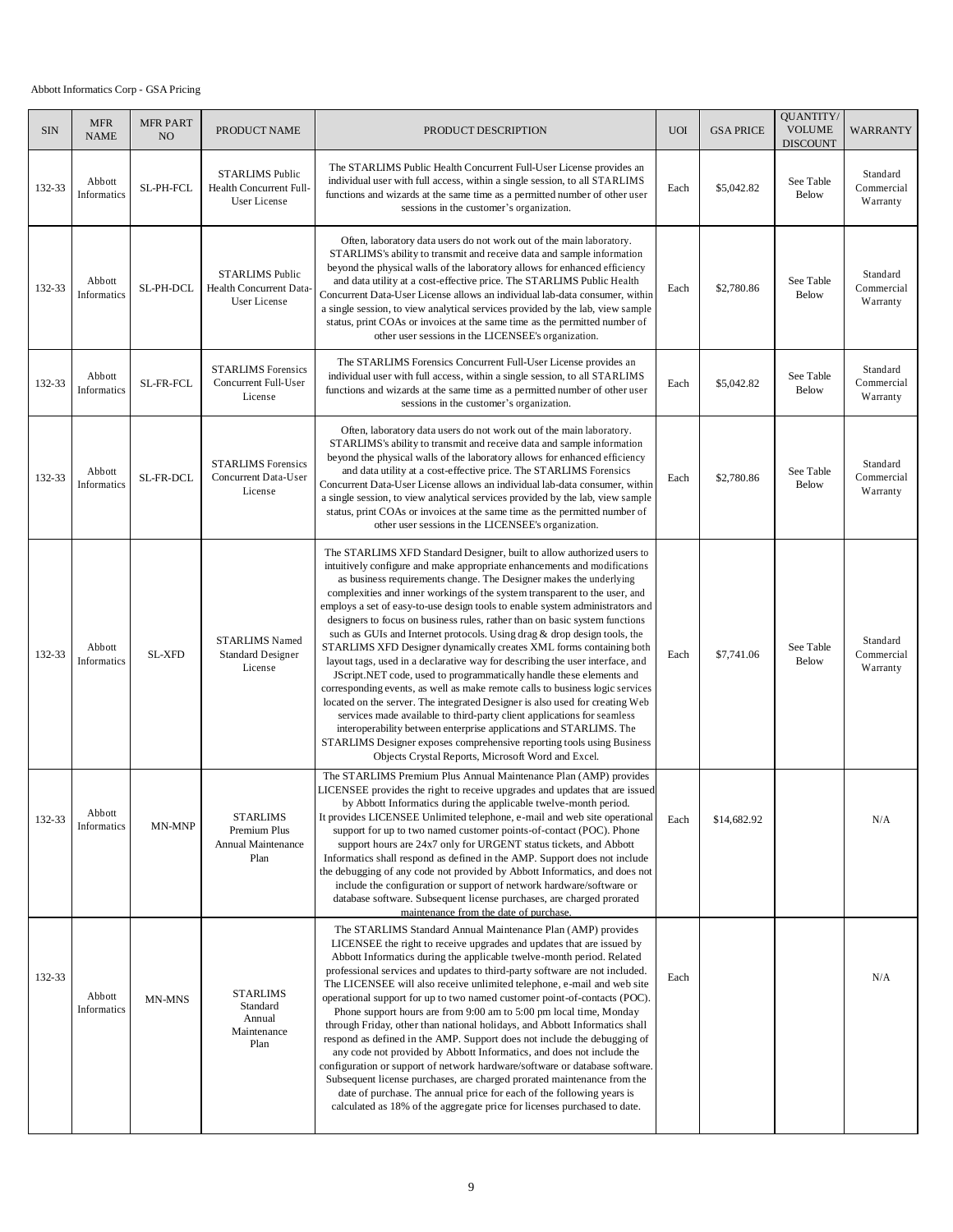| <b>Quantity/Volume Discount</b> |                 |  |  |  |
|---------------------------------|-----------------|--|--|--|
| <b>Number of Licenses</b>       | Volume          |  |  |  |
| Purchased in a                  | <b>Discount</b> |  |  |  |
| 10                              | 4% Discount     |  |  |  |
| 20                              | 9% Discount     |  |  |  |
| 30                              | 12% Discount    |  |  |  |
| 40                              | 16% Discount    |  |  |  |
| 50                              | 18% Discount    |  |  |  |
| 60                              | 21% Discount    |  |  |  |
| 70                              | 23% Discount    |  |  |  |
| 80                              | 25% Discount    |  |  |  |
| 90                              | 26% Discount    |  |  |  |
| 100                             | 28% Discount    |  |  |  |
| 150                             | 32% Discount    |  |  |  |
| 200                             | 34% Discount    |  |  |  |
| 250                             | 36% Discount    |  |  |  |
| 300                             | 38% Discount    |  |  |  |
| 350                             | 39% Discount    |  |  |  |
| 400                             | 41% Discount    |  |  |  |
| 450                             | 42% Discount    |  |  |  |
| $500+$                          | 44% Discount    |  |  |  |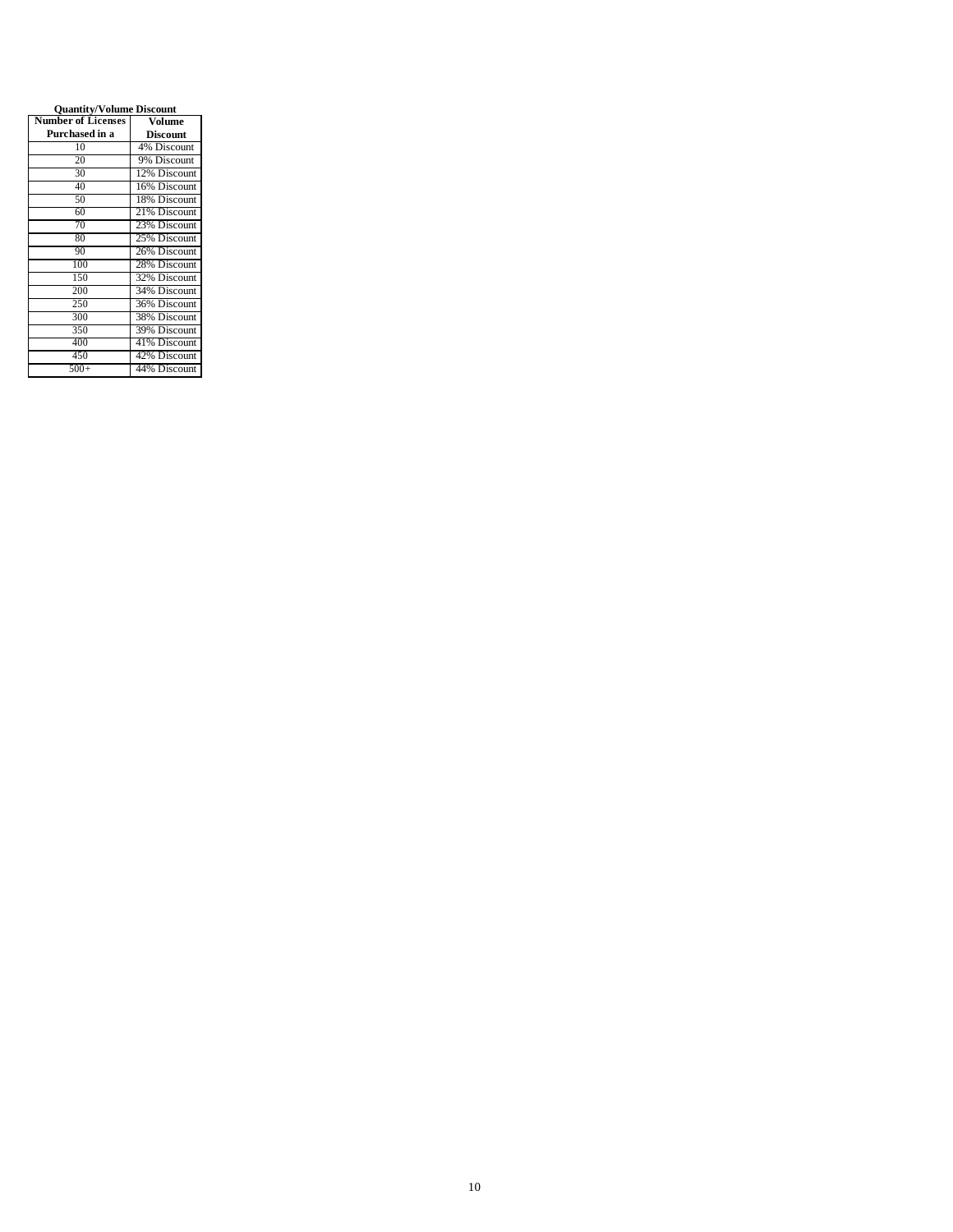

# **ABBOTT INFORMATICS SOFTWARE LICENSE, SUPPORT AND SERVICES AGREEMENT**

(This "Agreement")

**Dated , 20** (the "Effective Date")

Between

# **ABBOTT INFORMATICS CORPORATION (f/k/a STARLIMS CORPORATION)**

of 4000 Hollywood Blvd., Hollywood, Florida, 33021, USA, ("ABBOTT INFORMATICS")

**AND**

of

("LICENSEE";

ABBOTT INFORMATICS and LICENSEE are each referred to as a "Party" and, together, the "Parties")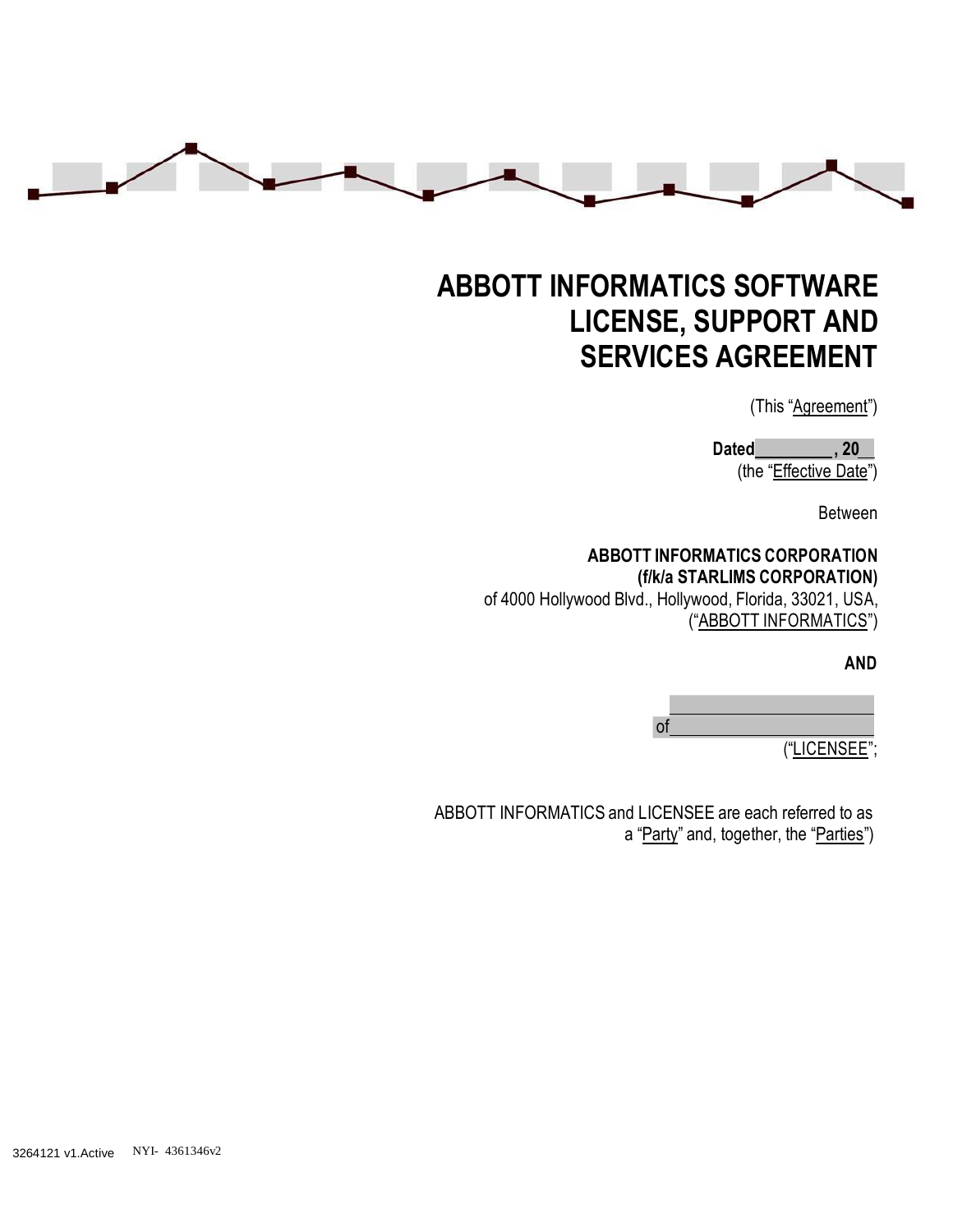# TABLE OF CONTENTS

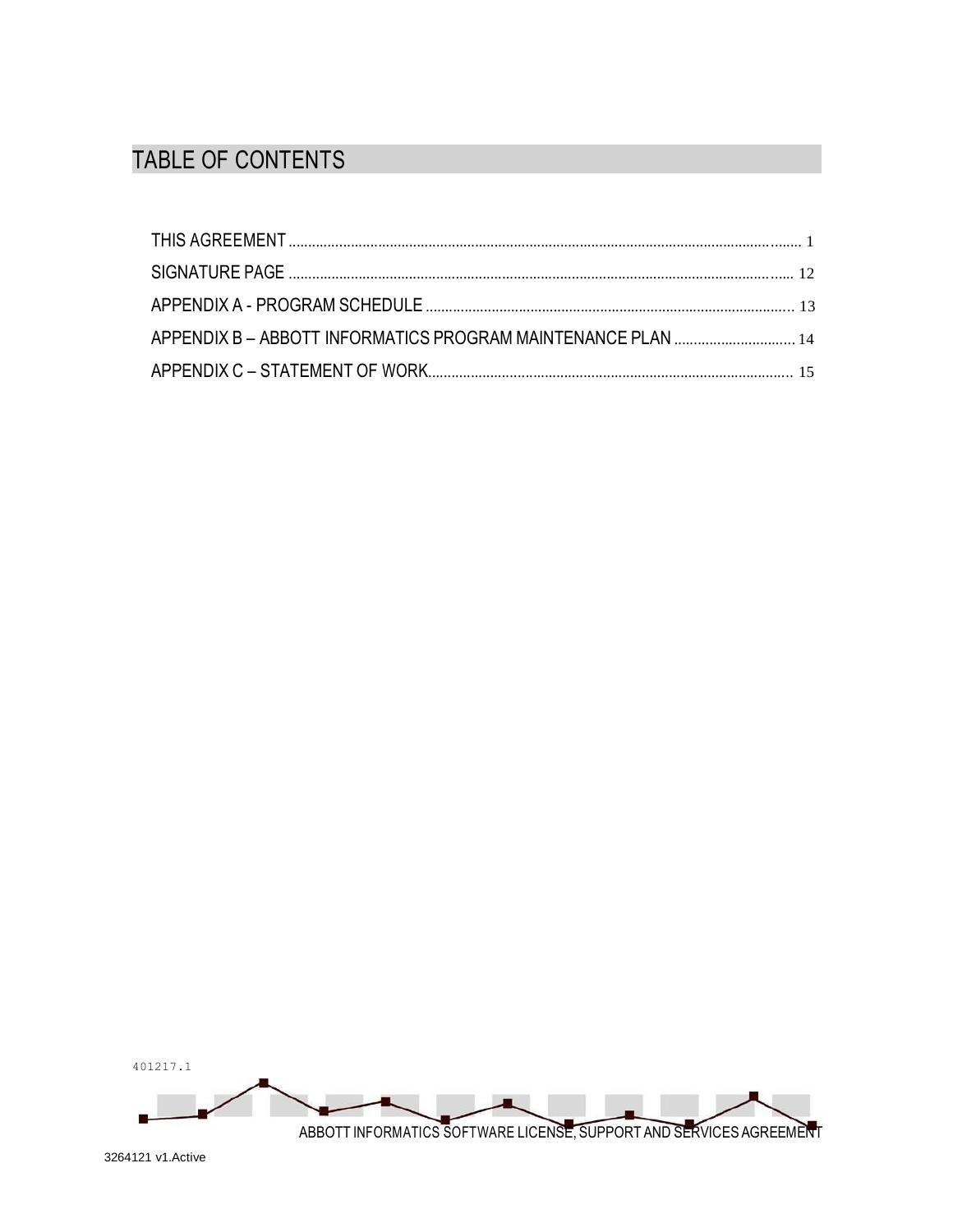# THIS AGREEMENT

THIS AGREEMENT CONCERNS THE PROGRAMS AND RELATED SERVICES DESCRIBED IN THE PROGRAM SCHEDULE. The Program Schedule and any other appendix, exhibit or document attached hereto, as well as this introduction, contain terms and conditions that are hereby incorporated into and made part of this Agreement. Subject to the provisions of **Section 15.2**, the terms of this Agreement will be binding on any successor to LICENSEE or ABBOTT INFORMATICS.

#### **1. KEY DEFINITIONS**

**1.1.** "Affiliate" means, with respect to either Party, a corporation or any other entity that directly, or indirectly through one or more intermediaries, controls, is controlled or is under common control with, such Party. As used herein, the term "control" means possession of direct or indirect power to order or cause the direction of the management and policies of a corporation or other entity whether (a) through the ownership of more than fifty percent (50%) of the voting securities of the other entity; or (b) by contract, statute, regulation or otherwise.

**1.2.** "Confidential Information" has the meaning ascribed thereto in **Section 8.1**.

**1.3.** "Documentation" means the user instructions, manuals regarding the use of the Program provided by or on behalf of ABBOTT INFORMATICS.

**1.4.** "License" has the meaning ascribed thereto in **Section 2**.

**1.5.** "Maintenance" has the meaning ascribed thereto in **Section 9.1**.

**1.6.** "Media" means the physical tapes, diskettes, discs, flash drives and other types of physical storage devices on which the Program is delivered to LICENSEE.

**1.7.** "Professional Services" has the meaning ascribed thereto, as is further described, in **Section 10**.

**1.8.** "Program" means the computer software described in the Program Schedule, including any copy or modification or Update or Upgrade thereof that is made available to LICENSEE by or on behalf of ABBOTT INFORMATICS, subject to any right of LICENSEE to receive the same.

**1.9.** "Program Schedule" means the written quote attached hereto as Appendix A and listing the Program licenses and Services that LICENSEE has purchased or ordered hereunder. Such term also includes any other document listing Program licenses and Services and attached hereto and sequentially numbered as Appendix A-1, Appendix A-2, etc.

**1.10.** "Services" means Maintenance and Professional Services.

**1.11.** "Software Maintenance Plan" means the agreement in the form attached as Appendix B hereto.

**1.12.** "Update" means any patch, fix, enhancement or modification made to a current release of a Program, together with any Documentation related thereto that is made available to LICENSEE by or on behalf of ABBOTT INFORMATICS; provided, however, "Update" shall exclude any enhancement or modification to the Program that is specifically requested by and unique to LICENSEE.

**1.13.** "Upgrade" means any new release of the Program made available to LICENSEE by or on behalf of ABBOTT INFORMATICS, together with any Documentation related thereto.

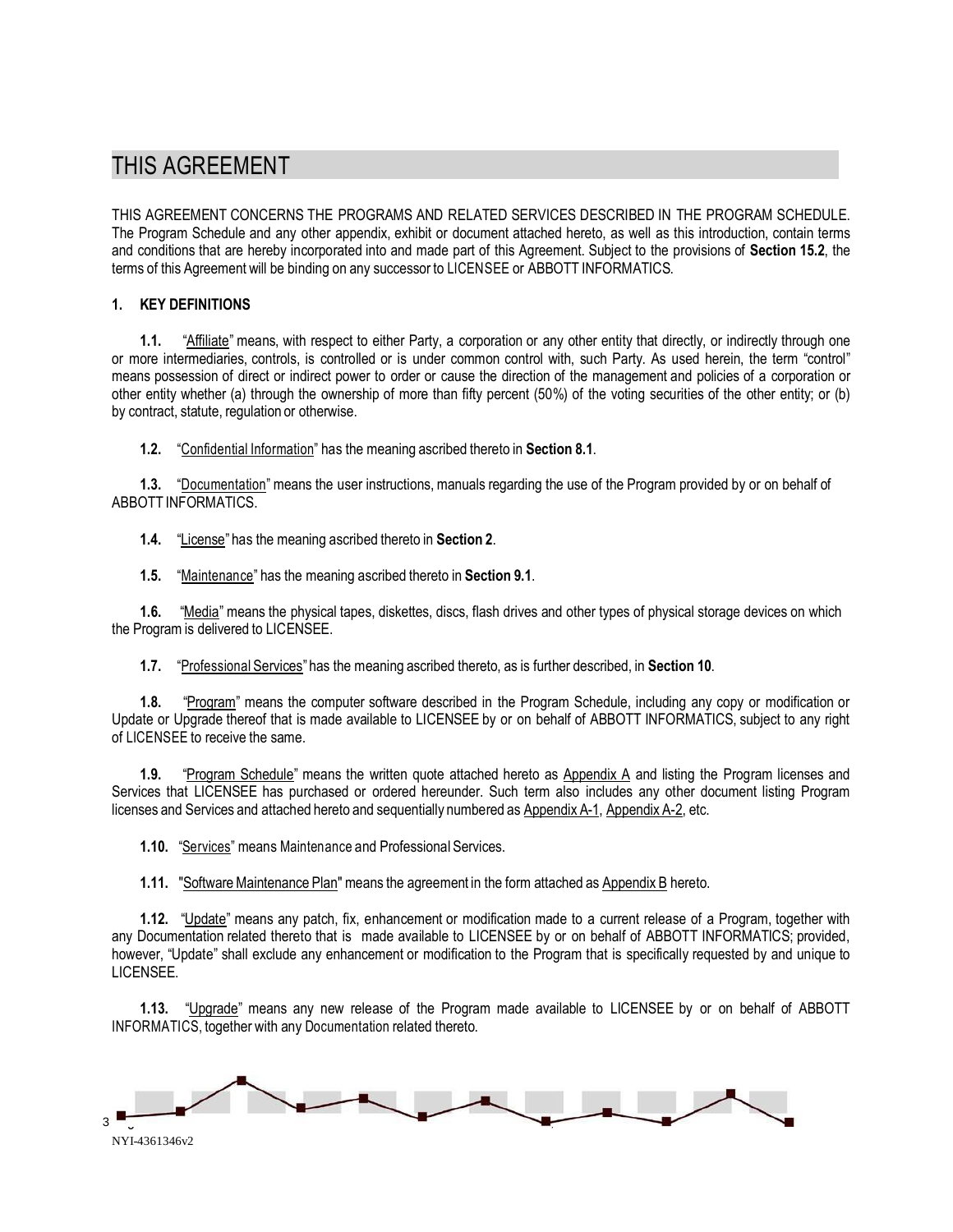1.14. 'Warranty Period" has the meaning ascribed thereto in Section 5.1.

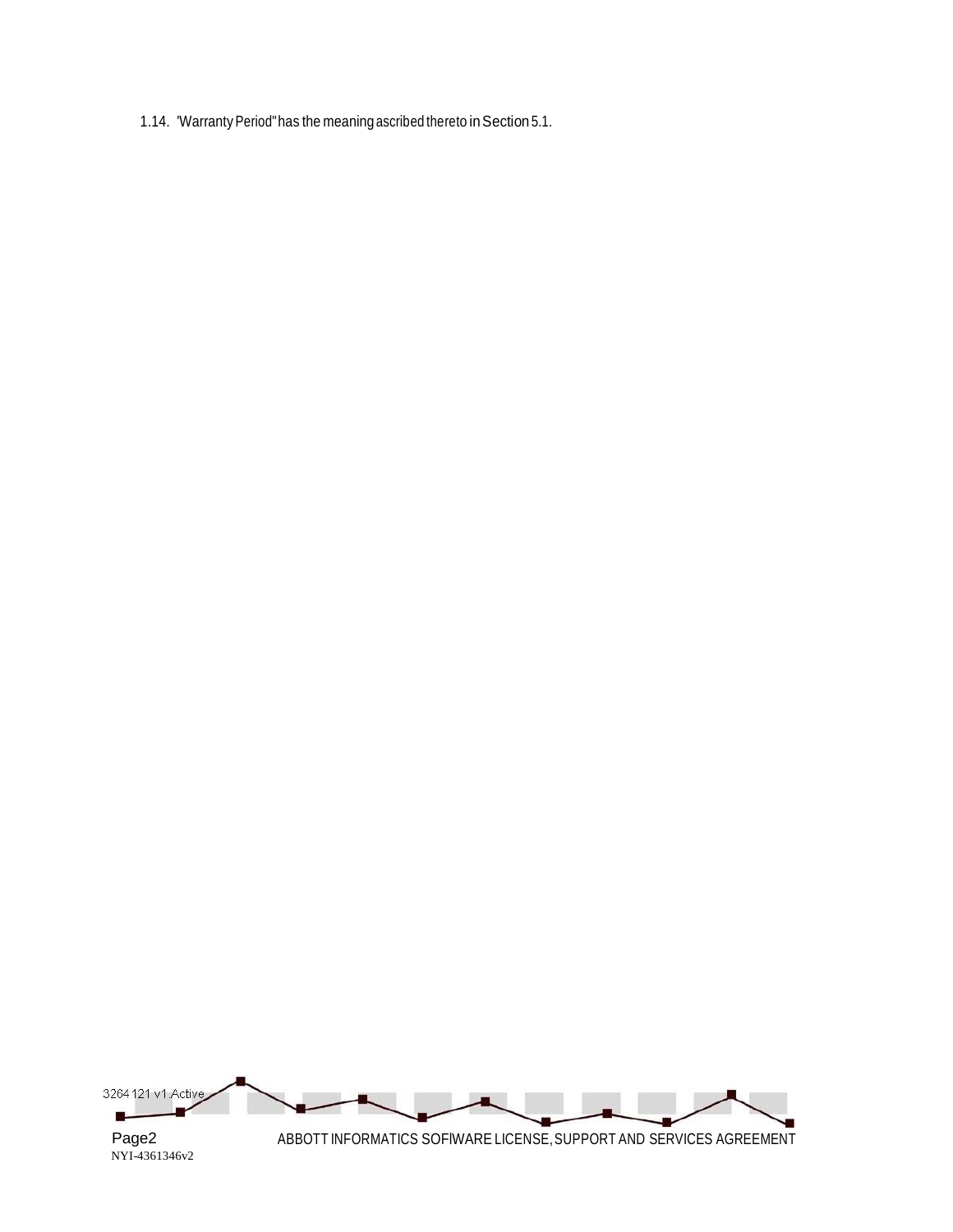#### **2. FULLY PAID-UP LICENSE**

Subject to the conditions set forth in this Agreement and in accordance with the license scope identified in the Program Schedule(s), ABBOTT INFORMATICS hereby grants LICENSEE, and LICENSEE accepts, a fully paid-up, non-transferable and non-exclusive license to use the Program and any related Documentation as indicated in the Program Schedule (the "License"). The License includes the right to configure the Program by employing the configuration and design tools provided therewith. For purposes of this Agreement, use of the Program by LICENSEE includes data uses by those affiliates, customers and research partners of LICENSEE that LICENSEE has granted data user access to the Program to further LICENSEE's business purposes. LICENSEE MAY NOT USE, COPY, SUBLICENSE, ALLOW THE USE BY OTHERS OR TRANSFER THE PROGRAM OR DOCUMENTATION, IN WHOLE OR IN PART, EXCEPT AS EXPRESSLY PROVIDED IN THIS AGREEMENT. LICENSEE may use the Program only at the limited geographic locations and for the maximum quantity of users, if applicable, that are specified in the Program Schedule. All use of the Program shall be solely for LICENSEE's business purposes and in a manner consistent with the License. LICENSEE shall have the right, at no additional cost, to change the central processing unit ("CPU"), operating system or geographic locations where the Program may be used, provided that LICENSEE, within five (5) business days following any change in geographic location, notifies ABBOTT INFORMATICS in writing and in detail of such change, and provided that the total number of users at any given time does not exceed the total number of users licensed under the License, as set forth in the applicable Program Schedule. LICENSEE shall be responsible for all costs in connection with effecting such change. LICENSEE shall promptly delete the Program in its entirety from the CPU, system or location where it is no longer in use, and certify the permanent deletion of the Program in a writing by an authorized representative of LICENSEE, which is promptly delivered to ABBOTT INFORMATICS in accordance with **Section 15.7**.

#### **3. TERM AND TERMINATION**

**3.1.** Term. This Agreement will become effective on the Effective Date and will remain in full force and effect unless terminated in accordance with this Agreement.

**3.2** Termination for Cause. In the event of a material breach, Abbott Informatics may submit a claim to the contracting officer for consideration, and shall continue performance during the pendency of the claim, in conjunction with FAR 52.233.1.

**3.3.** Termination for Convenience by LICENSEE. LICENSEE may terminate this Agreement or any License granted hereunder at any time by destroying all copies (including permanent deletion of all electronic copies) of the Program, Media and Documentation that were the subject of such terminated License, and by certifying such destruction in a writing by an authorized representative of LICENSEE, which is promptly delivered to ABBOTT INFORMATICS in accordance with **Section 15.7**. Notwithstanding anything to the contrary herein, LICENSEE may terminate this Agreement as it applies to Maintenance and/or Professional Services without affecting LICENSEE's license to the Program. Furthermore, notwithstanding anything to the contrary contained herein, any data, information and/or other records ("DATA") created and/or stored by LICENSEE or its affiliates, vendors, customers and/or research partners using the Program are the sole property of LICENSEE and no termination of this Agreement or any License granted hereunder will require the transfer or destruction of such DATA and such DATA may be transferred by LICENSEE to other systems at any time, including for a reasonable period after termination of this Agreement or any License granted hereunder in order to effectuate such transfer.

**3.4.** Remedies upon Termination. In the event of termination of this Agreement, or of any License granted hereunder, by LICENSEE under **Section 3.3**, or by ABBOTT INFORMATICS under **Section 3.2**, all outstanding fees for such terminated License, and for Maintenance and Services performed with respect to such License through and including the effective date of such termination, will immediately become due and payable to ABBOTT INFORMATICS, in addition to any other remedy or remedies which may be available under this Agreement, at law or in equity. Amounts due for Maintenance on such termination shall be prorated on a straight-line basis of a year consisting of 365 days. That is, the number of days between the date of termination and date that fees were accrued shall be divided by 365 to determine the percentage of a year for proration. Upon termination of this Agreement or any License granted hereunder, whether by ABBOTT INFORMATICS or by LICENSEE, LICENSEE shall return or certify in a writing by an authorized representative of LICENSEE the destruction of all copies (including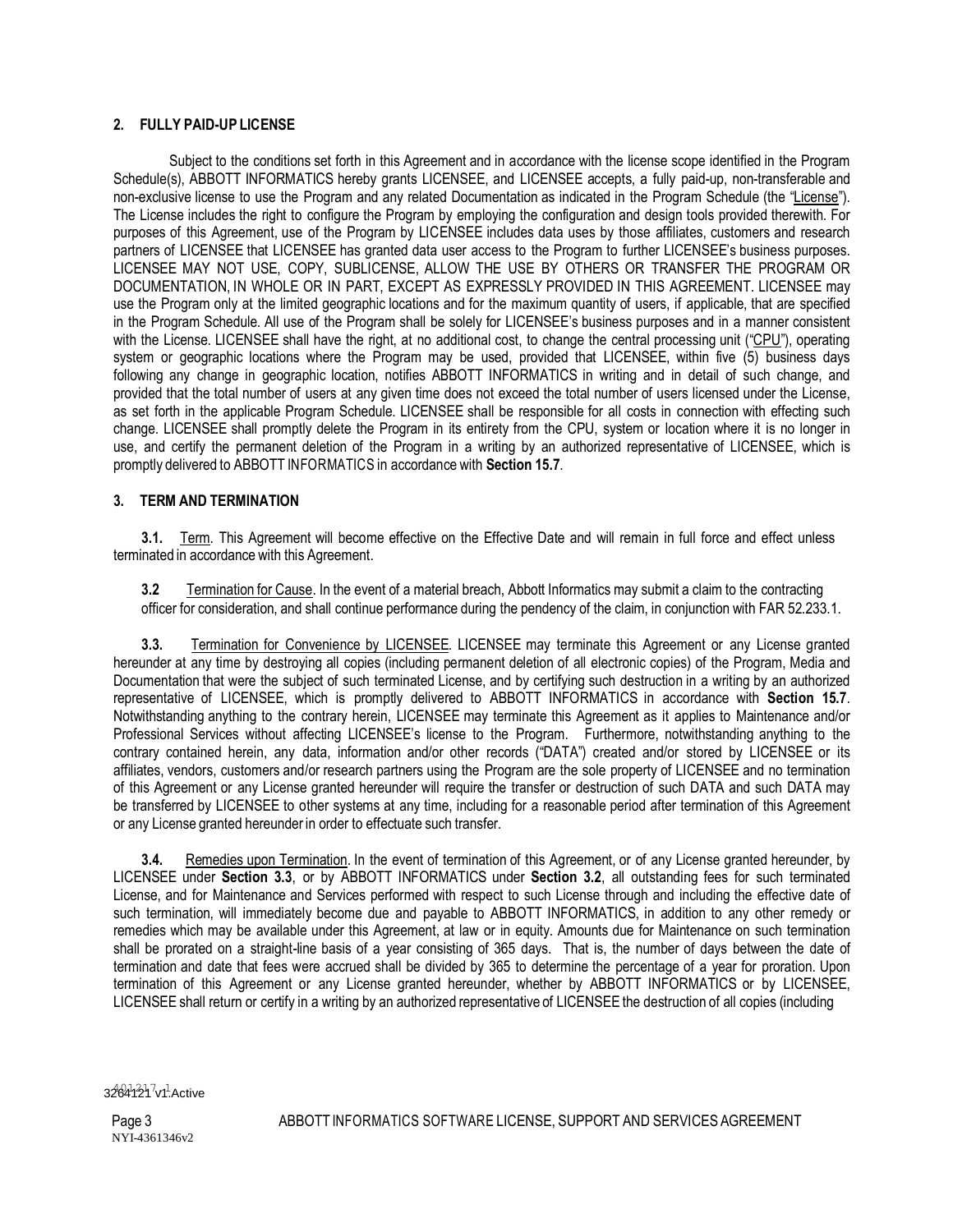401217.1

permanent deletion of all electronic copies) of the Program, Media and Documentation that were the subject of such terminated License, which is promptly delivered to ABBOTT INFORMATICS in accordance with **Section 15.7**.

**3.5.** Survival of Clauses. The expiration, termination or cancellation of this Agreement will not extinguish the rights of either Party that accrue prior to expiration, termination or cancellation. **Sections 1**, **3.4**, **3.5**, **4**, **5.2**, **6**, **7**, **8**, **10.3**, **13** and **15** shall survive termination of this Agreement for any reason, subject to any time limitations set forth therein.

#### **4. RESPONSIBILITY FOR PAYMENT**

**4.1.** LICENSEE shall pay invoices for the License and Services in accordance with the fees and schedules set forth in the applicable Program Schedule.

**4.2.** LICENSEE shall be responsible for the timely payment of all amounts owed to ABBOTT INFORMATICS for the License and all other charges incurred under the terms of this Agreement and the Program Schedule. These charges are exclusive of federal, state and local taxes. Unless LICENSEE is fully exempt from all taxes, LICENSEE agrees to pay invoices for required federal, state and local sales and use taxes where applicable and shall perform all required tax administration. If LICENSEE is tax exempt, then LICENSEE shall have provided ABBOTT INFORMATICS with tax-exempt certification prior to the Effective Date. Abbott Informatics shall state separately on its invoices taxes excluded from the fees, and the Licensee agrees either to pay the amount of the taxes (based on the current value of the equipment) to the contractor or provide evidence necessary to sustain an exemption, in accordance with FAR 52.229-1 and FAR 52.229-3.

#### **5. WARRANTIES**

**5.1.** For a period of ninety (90) days following the first delivery of any version of the Program to LICENSEE (the "Warranty Period"), ABBOTT INFORMATICS warrants that (a) the Media will be substantially free from material defects in materials or workmanship; and (b) the Program, Updates and Upgrades provided in the Warranty Period will operate in substantial conformity with the Documentation. In the event of a breach of either of the foregoing warranties, as LICENSEE's sole and exclusive remedy, ABBOTT INFORMATICS will, at its option, replace any defective Media returned to ABBOTT INFORMATICS within the Warranty Period or provide Updates to LICENSEE to correct other defects brought to ABBOTT INFORMATICS' attention within the Warranty Period. During the Warranty Period, ABBOTT INFORMATICS shall provide LICENSEE with the Maintenance at no additional charge, provided, however, the provision of such Maintenance is limited to the initial Program Licenses purchased in connection with the execution of this Agreement and shall not include additional Program Licenses subsequently purchased.

**5.2.** EXCEPT AS EXPRESSLY SET FORTH ABOVE, THE PROGRAM IS PROVIDED "AS IS" AND NO OTHER WARRANTIES, WHETHER EXPRESS, IMPLIED IN FACT OR BY OPERATION OF LAW, STATUTORY OR OTHERWISE, ARE MADE WITH RESPECT THERETO, INCLUDING WITHOUT LIMITATION, THE IMPLIED WARRANTIES OR CONDITIONS OF MERCHANTABILITY, FITNESS FOR A PARTICULAR PURPOSE, TITLE, USE, APPLICATION, AND NON-INFRINGEMENT. ABBOTT INFORMATICS DOES NOT WARRANT THAT THE FUNCTIONS CONTAINED IN THE PROGRAM WILL MEET LICENSEE'S REQUIREMENTS OR THAT THE PROGRAM WILL BE UNINTERRUPTED OR ERROR-FREE. NO ORAL OR WRITTEN INFORMATION OR ADVICE GIVEN BY ABBOTT INFORMATICS, ITS AFFILIATES, ITS EMPLOYEES, DISTRIBUTORS, DEALERS OR AGENTS WILL INCREASE THE SCOPE OF THE ABOVE WARRANTIES OR CREATE ANY NEW WARRANTY.

#### **6. LIMITATION OF LIABILITY**

ABBOTT INFORMATICS SHALL NOT BE LIABLE FOR ANY INDIRECT, INCIDENTAL, SPECIAL OR CONSEQUENTIAL DAMAGES (INCLUDING, BUT NOT LIMITED TO, LOSS OF PROFITS, REVENUE, DATA OR USE, FAILURE TO REALIZE A SAVINGS OR ANY OTHER PECUNIARY LOSS) ARISING OUT OF THE USE OR INABILITY TO

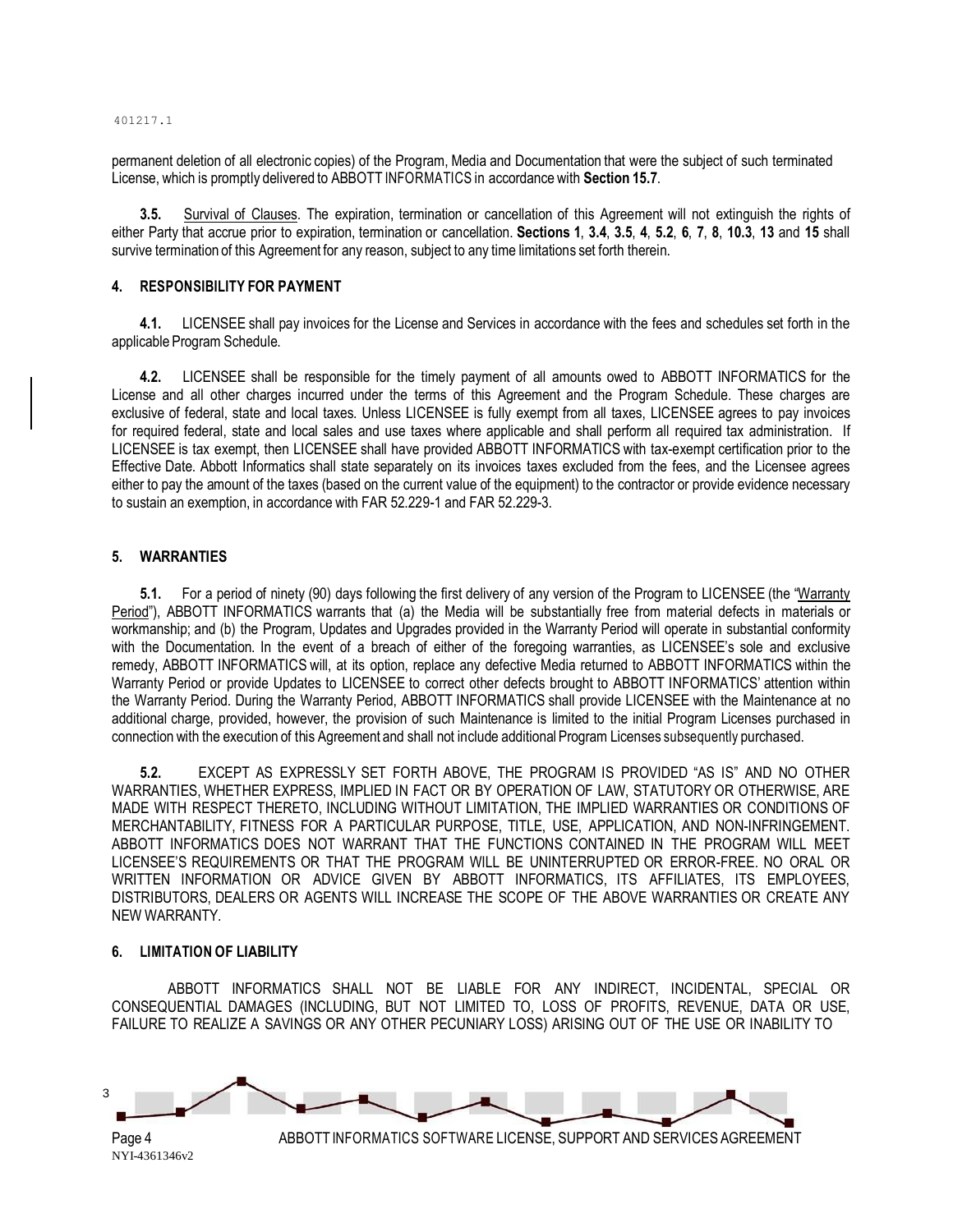USE THE PROGRAM OR ANY OTHER CLAIM BY ANY PARTY, EVEN IF ABBOTT INFORMATICS HAS BEEN ADVISED OF THE POSSIBILITY OF SUCH DAMAGES. IN NO EVENT WILL ABBOTT INFORMATICS' LIABILITY TO LICENSEE,WHETHER IN CONTRACT LAW, TORT LAW, WARRANTY OR OTHERWISE, EXCEED THE AMOUNTS ACTUALLY RECEIVED BY ABBOTT INFORMATICS FROM LICENSEE UNDER THIS AGREEMENT. The foregoing exclusion/limitation of liability shall not apply to (1) personal injury or death resulting from Abbott Informatics's negligence; (2) for fraud; or (3) for any other matter for which liability cannot be excluded by law.

## **7. INDEMNITY**

## **7.1.** ABBOTT INFORMATICS Infringement Indemnity.

7.1.1. Subject to **Sections 6 and 7.1.3**, ABBOTT INFORMATICS will indemnify and defend LICENSEE and its Affiliates and any officer, director or employee thereof from and against any third party claim that LICENSEE's use or distribution of the Program or Documentation in accordance with this Agreement infringes a valid United States patent or copyright, and pay the amount of any judgment against LICENSEE awarded by a court of competent jurisdiction or the amount of any settlement paid to a third party, if ABBOTT INFORMATICS determines that a settlement is in its best interest; and any related costs and expenses, including reasonable attorneys' fees, incurred by LICENSEE which are related to such claim or action.

7.1.2. In the event the Program is held to, or in ABBOTT INFORMATICS' opinion, is likely to be held to, infringe any patent or copyright as provided above, ABBOTT INFORMATICS will at its option and expense either: (a) modify the Program to be non-infringing; (b) obtain for LICENSEE a license to continue using the Program; (c) substitute the Program with another program with substantially similar functionality; or (d) terminate this Agreement, accept return of the Program and refund to LICENSEE the license fees paid by LICENSEE under this Agreement for such Program, less a usage charge based on a sixty (60) month straight-line amortization schedule.

7.1.3. ABBOTT INFORMATICS will not indemnify LICENSEE hereunder if any claim of infringement is based on: (a) any intellectual property right owned or licensed by LICENSEE or to which LICENSEE otherwise has rights; (b) a design modification mandated by LICENSEE's technical requirements; (c) modification of the Program by anyone other than ABBOTT INFORMATICS, unless ABBOTT INFORMATICS was aware of such modification and did not object; (d) failure to use Updates, Upgrades or other corrections made available by ABBOTT INFORMATICS; (e) the combination or use of the Program with programs or data not furnished by ABBOTT INFORMATICS; or (f) LICENSEE's use of the Program in violation of the terms of this Agreement.

7.1.4. The remedies set forth in this **Section 7.1** constitute LICENSEE's sole and exclusive remedies and ABBOTT INFORMATICS' entire liability with respect to intellectual property infringement.

**7.2.** General Indemnity ABBOTT INFORMATICS will indemnify, defend and hold harmless LICENSEE and its Affiliates and any officer, director or employee thereof from and against any and all third party suits, actions, legal or administrative proceedings, claims, liens, demands, damages, liabilities, losses, costs, fees, penalties, fines, judgments, final judgments and expenses (including, without limitation reasonable attorneys' fees and expenses, and costs of investigation, litigation, settlement, and judgment) (each, a "Loss") resulting from: (a) the negligence or willful misconduct of ABBOTT INFORMATICS or its agent; o r (b) any breach of this Agreement. ABBOTT INFORMATICS will not be required to indemnify the LICENSEE for any Loss to the extent such Loss was caused by the LICENSEE's (or its agents') negligence or willful misconduct.

**7.3.** General. Indemnification provided under this **Section 7** will require that: (a) the LICENSEE notifies ABBOTT INFORMATICS in writing within a reasonable period of the claim; (b) ABBOTT INFORMATICS has control of the defense to the extent permitted by 28 USC 516, provided, that the LICENSEE may at its option and expense, engage its own legal counsel to monitor the proceedings; (c) the LICENSEE undertakes no action in response to any infringement or alleged infringement of the Program or the

#### 3264121<sup>7</sup>v1<sup>1</sup>.Active

Page 5 NYI-4361346v2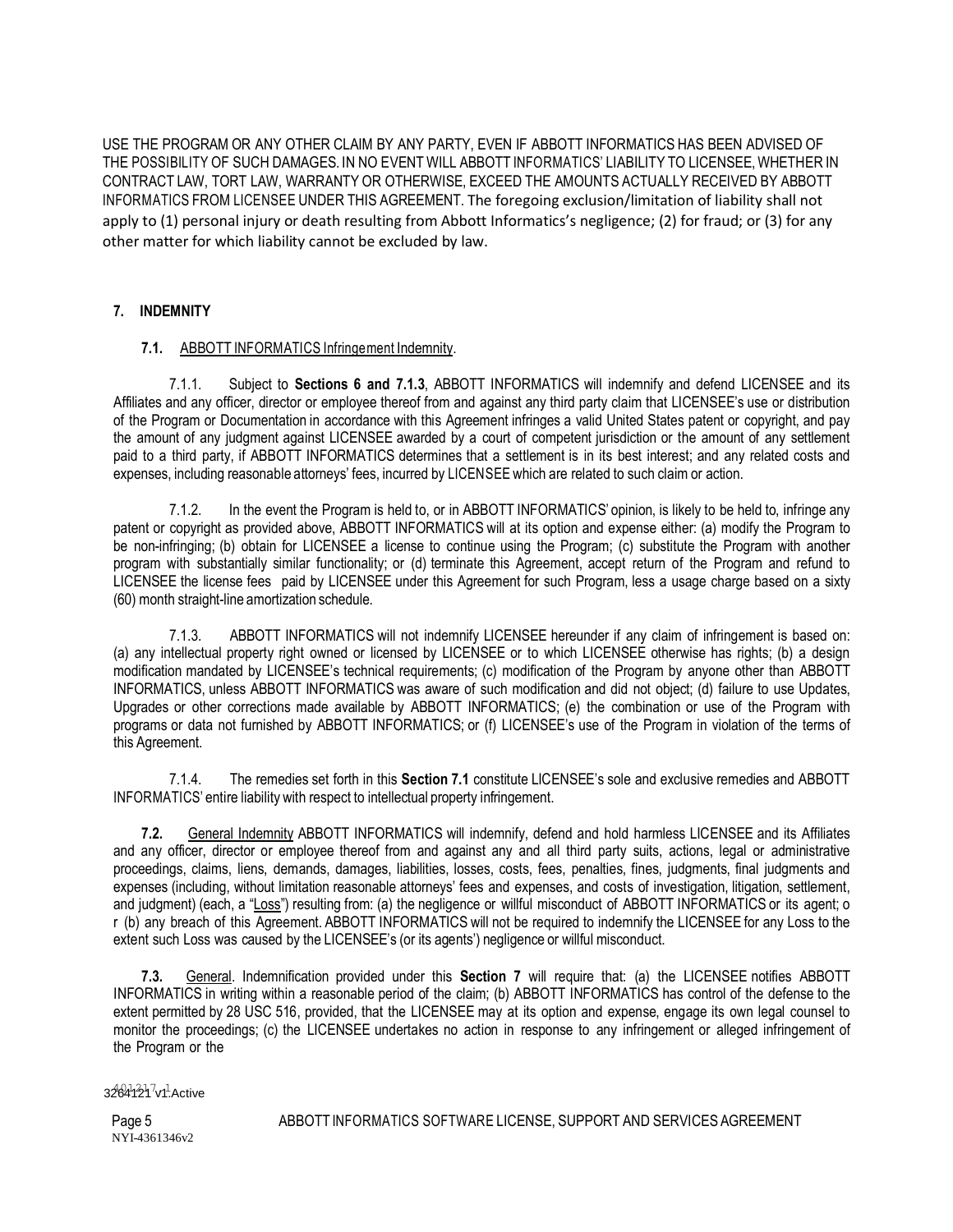#### 401217.1

Documentation without the prior written consent of ABBOTT INFORMATICS; (d) neither Party will enter into any settlement agreement without the prior written consent of the other Party, such consent not to be unreasonably withheld; and (e) the LICENSEE provides ABBOTT INFORMATICS with the assistance, information and authority reasonably necessary to perform the above, at ABBOTT INFORMATICS expense. The Parties' obligations under this **Section 7** shall apply to claims that are brought to ABBOTT INFORMATICS attention in writing during the term of this Agreement and within one (1) year after its expiration or termination.

#### **8. CONFIDENTIAL INFORMATION**

**8.1.** "Confidential Information" means any non-public information a Party (the "Disclosing Party") discloses to the other Party (the "Receiving Party").

**8.2.** Confidential Information will not include any information that can be demonstrated by the Receiving Party: (a) was or subsequently becomes publicly available without the Receiving Party's breach of this Agreement; (b) was known to the Receiving Party prior to the disclosure by the Disclosing Party; (c) was or subsequently is obtained from a source other than the Disclosing Party, without, to the knowledge of the Receiving Party, breach of an obligation of confidentiality owed to the Disclosing Party; (d) is independently developed by the Receiving Party without reference to the Disclosing Party's Confidential Information; or (e) is approved for release by the written authorization of the Disclosing Party. Each Party agrees that, upon receipt of Confidential Information from the Disclosing Party hereunder, the Receiving Party shall use the same means it uses to protect its own confidential and proprietary information of like kind and sensitivity, but in any event not less than commercially reasonable means, to prevent the disclosure thereof and to protect the confidentiality thereof. Upon termination of this Agreement, the Receiving Party shall promptly return or destroy all Confidential Information (including all copies thereof, and permanent deletion of electronic copies) of the Disclosing Party and certify to the Disclosing Party as to such return or destruction, except for copies thereof that are contained in archival or backup media that is not readily separable from other information of the Receiving Party, and except as necessary to comply with regulatory requirements for the retention of information.

**8.3.** During the term of this Agreement and for a period of seven (7) years after its expiration or termination for any reason, the Receiving Party shall not disclose, directly or indirectly, any of the Disclosing Party's Confidential Information to any third party except: (a) in accordance with any applicable judicial or other governmental order, provided the Receiving Party gives the Disclosing Party reasonable notice prior to such disclosure in order to enable the Disclosing Party to seek a protective order, and provided further that if the Disclosing Party is unsuccessful, the Receiving Party will disclose such information only to the minimum extent required by law; and (b) to the Receiving Party's and its Affiliates' officers, directors and employees on a needto-know basis solely for the pursuit of the transactions contemplated hereby, provided that (i) the Receiving Party has informed such persons of the confidential nature of and obligations and restrictions with respect to such Confidential Information; (ii) such persons are obligated to maintain the confidentiality of such Confidential Information under obligations that are at least as restrictive as the obligations of this Agreement; and (iii) the Receiving Party shall be responsible to the Disclosing Party under this Agreement for any breach by any such person of the provisions of any non-disclosure agreement to which he/she is a party.

**8.4.** During the term of this Agreement, LICENSEE may employ or engage third-party software engineers, for the purpose of developing applications for LICENSEE, and other services providers, all as independent contractors (together, "Contractors"). For clarification, all such software applications will be the property of LICENSEE. A Contractor will have the right to use and access the Program during the performance of the Contractor's development of applications for, or provision of services to, LICENSEE, all within the limitations of the License. LICENSEE represents that any Contractor's use of and access to the Program will be in accordance with the following: (a) each Contractor shall be bound by nondisclosure requirements protecting the Confidential Information of ABBOTT INFORMATICS that are at least as restrictive as the requirements set forth in this **Section 8**; (b) in no circumstances may Contractors have access to the source code material for the Program; (c) in no circumstances will Contractors use the Program to operate or manage the business of the Contractors; (d) such use does not constitute an unauthorized exporting of any ABBOTT INFORMATICS Confidential Information under U.S. government laws and



Page 6 NYI-4361346v2

ABBOTT INFORMATICS SOFTWARE LICENSE, SUPPORT AND SERVICES AGREEMENT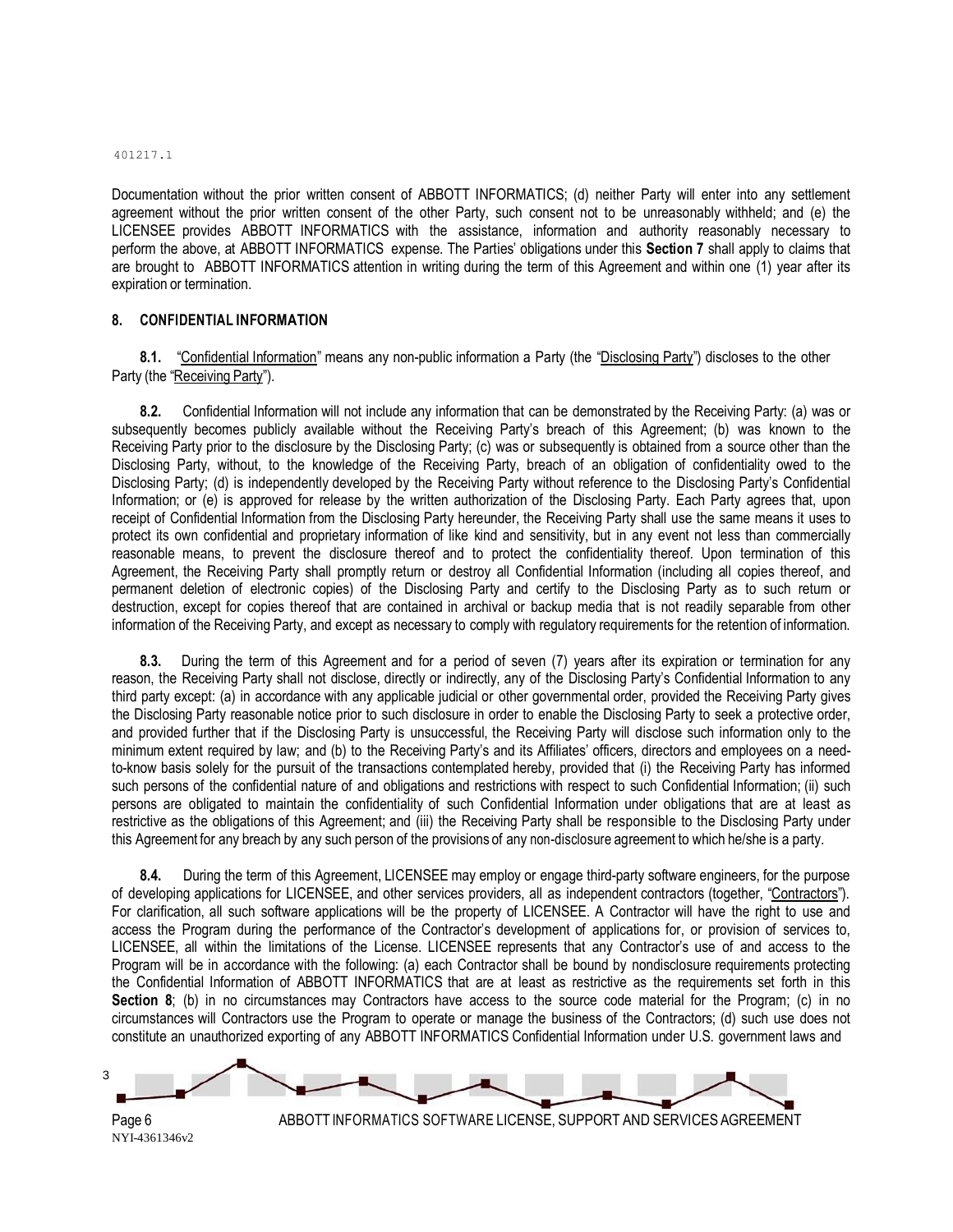regulations; (e) Contractors shall return to LICENSEE the Program and all Documentation upon completion of application

3%44347v<sup>1</sup>Active

Page 7 NYI-4361346v2 ABBOTT INFORMATICS SOFTWARE LICENSE, SUPPORT AND SERVICES AGREEMENT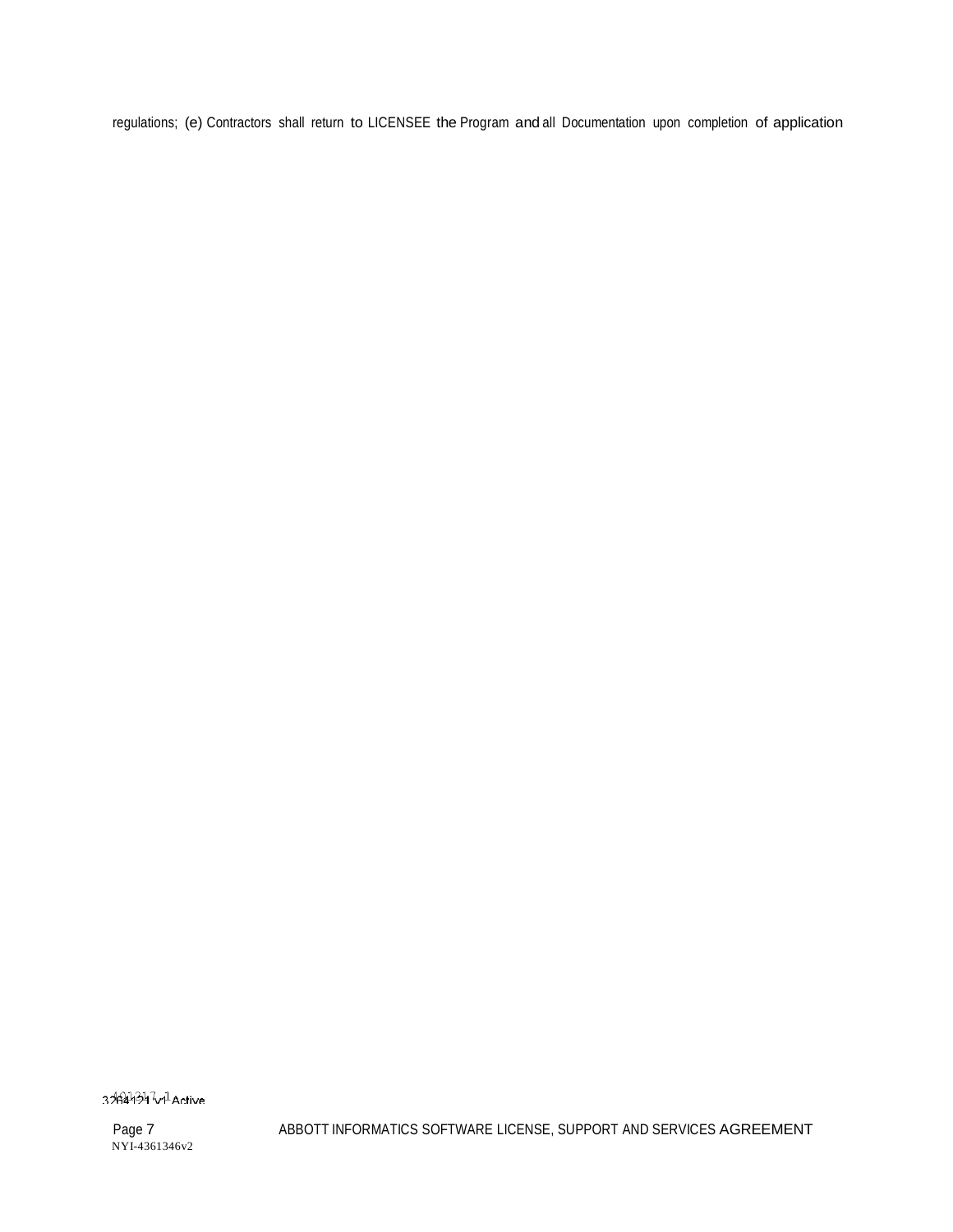development or other termination of such Contractor's services; and (f) LICENSEE shall be responsible for its Contractors' compliance with the terms of this Agreement in connection with their use of the Program.

#### **9. MAINTENANCE**

**9.1.** Following the expiration of the Warranty Period, annual Software Maintenance Plans as detailed in Appendix B attached hereto ("Maintenance") are available for a separate maintenance fee that provide the same level of support and provision of Updates and Upgrades as are provided during the Warranty Period. Maintenance and corresponding fees are further described in the applicable Program Schedule and in the attached Software Maintenance Plan in Appendix B. LICENSEE acknowledges that the Maintenance plans detailed on Appendix B may be changed by ABBOTT INFORMATICS from time to time, provided that such change will not reduce the level of support provided to LICENSEE during any period for which LICENSEE has paid for such Maintenance. Use by LICENSEE of any Update or Upgrade will be governed by the terms of this Agreement.

**9.2.** LICENSEE will have the option to order Maintenance for a one (1) year term for the fee shown on the applicable Program Schedule and under the terms of the attached Software Maintenance Plan in Appendix B. LICENSEE may discontinue Maintenance at any time upon written notice to ABBOTT INFORMATICS and continue to use the Program without the benefit of Maintenance. ABBOTT INFORMATICS, by request following the date of expiration or early termination of Maintenance, shall provide LICENSEE with any Updates and Upgrades released prior to such date that were not previously provided to LICENSEE.

**9.3.** If LICENSEE discontinues Maintenance or never orders Maintenance and later opts to reinstate or commence Maintenance, as applicable. LICENSEE shall be required first to pay to ABBOTT INFORMATICS the then-current order rates for Maintenance multiplied by one hundred (100%) for the period during which it had discontinued Maintenance, or, in the case LICENSEE never ordered Maintenance for a Program, for the period since the end of the Warranty Period, in addition to, in each case, the then-current Maintenance rates for the following year. Upon such payment, LICENSEE then will be eligible to receive Updates and Upgrades at the then-current rates in accordance with ABBOTT INFORMATICS' then-current Maintenance plan.

**9.4.** LICENSEE shall not be required to install any Update or Upgrade that LICENSEE deems may have an adverse effect on the operation or functionality of the Program or the operation of LICENSEE's business.

#### **10. PROFESSIONAL SERVICES**

**10.1.** Professional services related to the implementation of the Program at LICENSEE's designated locations are available from ABBOTT INFORMATICS at the rates specified in the applicable Program Schedule ("Professional Services"). The Professional Services may include project management, user requirement specification, solution design, configuration, integration, instrument interfacing, migration, documentation and training. The scope of the Professional Services, timelines and other terms and conditions applying to the provision by ABBOTT INFORMATICS of the Professional Services are described in the applicable Program Schedule. Further description of the Professional Services may be set out in a Statement of Work, if any, agreed upon by the Parties and attached hereto as Appendix C, which may be amended from time to time by the Parties by mutual written agreement. It is agreed that the provision of the Professional Services requires LICENSEE's active cooperation and in particular:

10.1.1. LICENSEE shall provide, maintain and make available to ABBOTT INFORMATICS, at LICENSEE's expense and in a timely manner, the resources described in **Sections 10.1.2** and **10.1.3** below, and such other additional resources as ABBOTT INFORMATICS may from time to time reasonably request in connection with ABBOTT INFORMATICS' performance of the Professional Services. Delays in the provision of these resources may result in delays and/or additional cost in performing the Professional Services or delivering the Program. The Professional Services will be deemed completed if ABBOTT

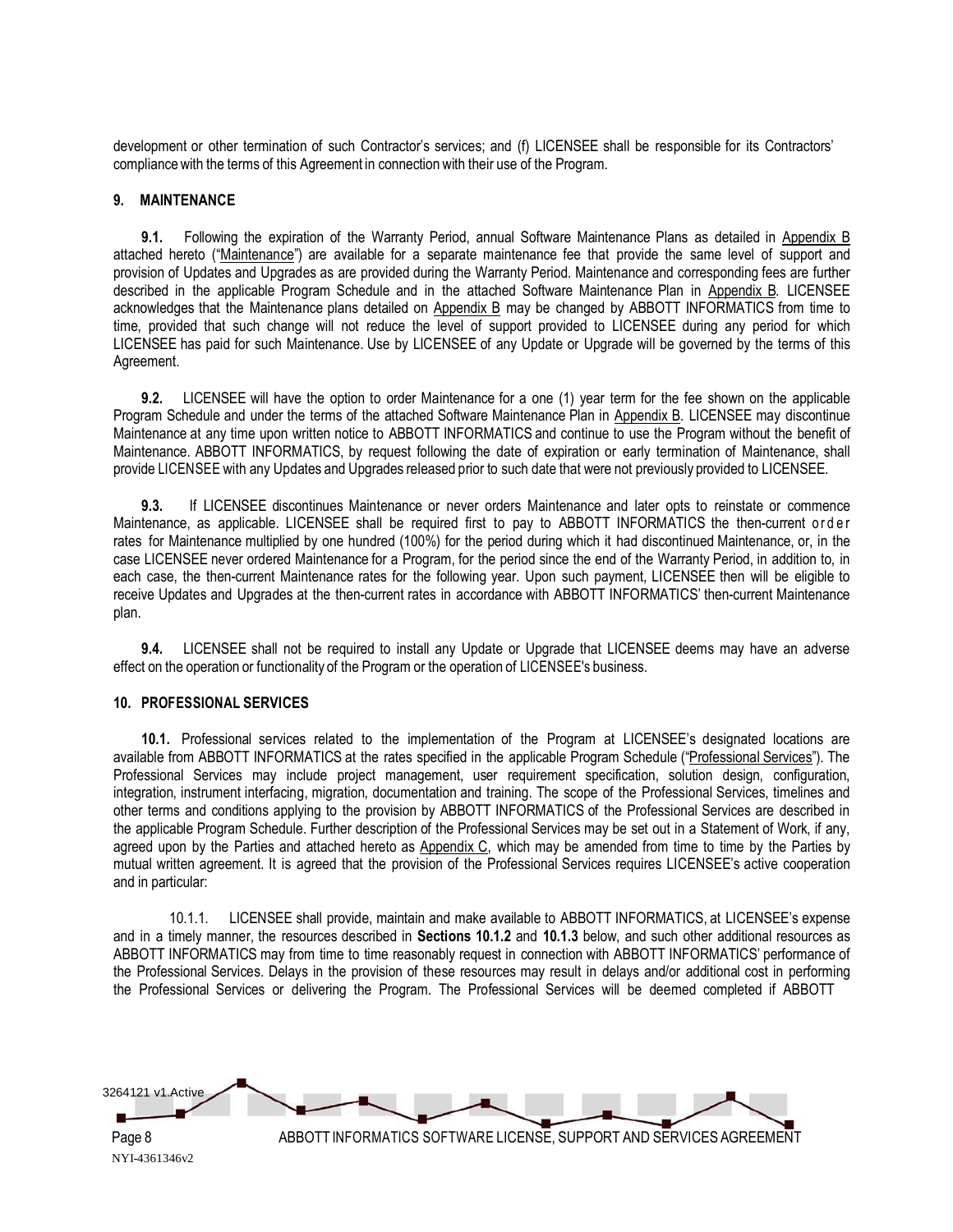#### 401217.1

INFORMATICS does not receive written notice from LICENSEE detailing any rejection thereof within thirty (30) days of receipt of the final invoice issued for such Professional Services;

10.1.2. LICENSEE will (a) designate and make available to ABBOTT INFORMATICS qualified LICENSEE representatives who will consult with ABBOTT INFORMATICS on a regular basis in connection with the Professional Services; and (b) furnish such documentation, "use cases" or other information as is reasonably necessary to perform the Professional Services; and

10.1.3. LICENSEE shall furnish access to LICENSEE's premises, and appropriate workspace for ABBOTT INFORMATICS personnel performing those portions of the Professional Services to be performed at LICENSEE's premises.

**10.3.** Professional Services Warranty. ABBOTT INFORMATICS warrants that the Professional Services will be performed in a professional and workmanlike manner and in accordance with industry standards. ABBOTT INFORMATICS will immediately re-perform any Professional Services that are not in compliance with the foregoing warranty that are brought to ABBOTT INFORMATICS' attention within thirty (30) days after the work is performed at no cost to LICENSEE. ABBOTT INFORMATICS makes no representation or warranty of any kind with respect to any products or services provided or performed by a third party.

#### **11. USE**

**11.1.** Any software and documentation that is independently developed by LICENSEE utilizing the object code of a Program licensed hereunder will be the property of LICENSEE and may be used by LICENSEE for whatever purpose it chooses and at its sole discretion.

**11.2.** LICENSEE may continue to have unrestricted use of the Program, in accordance with the terms and conditions of this Agreement, during any dispute between LICENSEE and ABBOTT INFORMATICS provided LICENSEE is negotiating in good faith to resolve any dispute and all undisputed fees due ABBOTT INFORMATICS have been paid.

**11.3.** Any copy of the Program and Documentation maintained by LICENSEE in accordance with the terms hereof shall contain the same proprietary notices as those appearing on and in those originally provided to LICENSEE by ABBOTT INFORMATICS. LICENSEE may make additional copies of the Program as follows:

11.3.1. for use at a disaster recovery site, in the event LICENSEE suffers a disaster during which LICENSEE cannot operate the Program on its CPU and/or location identified on the applicable Program Schedule, or for testing preparedness at a disaster recovery site, until such disaster or test (as the case may be) concludes; and

11.3.2. for archival or back-up purposes, to enable restoration of the Program in the event of a Program failure or LICENSEE's system failure.

**11.4.** LICENSEE shall maintain records of all the locations where copies of the Program are kept., and shall implement reasonable controls to insure that its number of users does not exceed the maximum number of users licensed hereunder. Upon ABBOTT INFORMATICS' request, LICENSEE promptly shall provide ABBOTT INFORMATICS with a written statement certifying the extent of LICENSEE's usage of the Program(s) identified by ABBOTT INFORMATICS and/or allow ABBOTT INFORMATICS or its designee to conduct a reasonable audit of the applicable LICENSEE facilities and records to determine whether or not LICENSEE's usage of such Program is in conformance with the terms of this Agreement. Upon discovery of a deviation from LICENSEE's allowable usage of the Program, LICENSEE shall use its best efforts to immediately

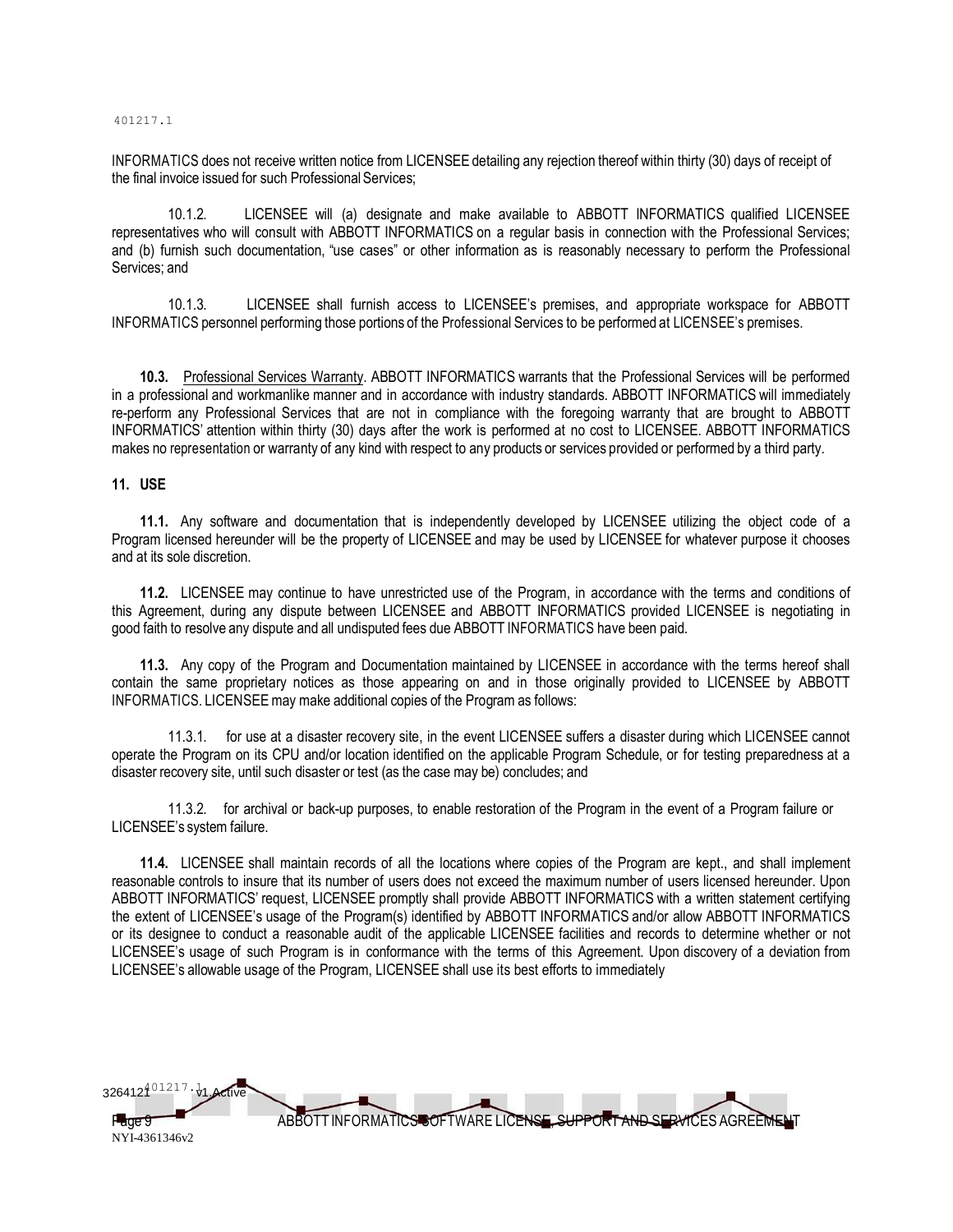comply with the usage terms of this Agreement, including payment of fees due for any additional licenses for the Program, if applicable.

#### **12. ADDITIONAL WARRANTIES**

Each Party to this Agreement hereby warrants and represents that it has full power and authority to enter into this Agreement and to meet all of its obligations hereunder, and that the performance of its obligations under this Agreement will not conflict with any obligation or duty owed to any third party.

#### **13. INDEPENDENT CONTRACTORS**

ABBOTT INFORMATICS is and will remain an independent contractor with respect to the Licensee and the performance of the Services. Neither ABBOTT INFORMATICS nor its employees will be considered an employee or agent of LICENSEE for any purpose. ABBOTT INFORMATICS' employees will have no authority to bind or make commitments on behalf of LICENSEE for any purpose and will not represent themselves as having such authority. ABBOTT INFORMATICS will have sole responsibility for the supervision, daily direction and control, payment of salary (including withholding of income taxes and social security), worker's compensation, disability benefits and the like of its personnel.

#### **14. ACCESS TO ABBOTT INFORMATICS' CUSTOMER INTRANET SITE**

ABBOTT INFORMATICS maintains, from time to time, one or more websites that contain information pertaining to ABBOTT INFORMATICS products and services ("Information"). The Information being selected, updated, and made available on such websites is in the sole discretion of ABBOTT INFORMATICS. ABBOTT INFORMATICS will permit LICENSEE to have access to the website under the terms, conditions, and policies stated on the website.

#### **15. GENERAL**

**15.1.** Entire Agreement/Amendment. The terms contained herein constitute the entire agreement between the Parties with respect to the subject matter hereof and supersede all prior communications and agreements, whether oral, written or otherwise recorded in any manner. This Agreement cannot be amended, modified or changed except by a written instrument signed by duly authorized representatives of each Party.

**15.3.** Compliance. ABBOTT INFORMATICS hereby warrants that its provision of the Program and the Services hereunder will comply with all applicable laws, rules and regulations, and ABBOTT INFORMATICS will have obtained all permits required to comply with such laws and regulations.

**15.4.** Governing Law. This Agreement will be governed by and construed in accordance with the Federal laws of the United States, without regard to the conflict of laws provisions thereof that would result in the application of the laws of another jurisdiction.

**15.5.** Headings and Recitals. Headings used in this Agreement are for reference only and will not be deemed a part of this Agreement.

#### 401217.1

**15.6.** Non-Waiver. No term or provision hereof will be deemed waived and no breach excused unless such waiver or consent will be in writing and signed by the Party claimed to have waived or consented.



NYI-4361346v2

Page 10 ABBOTT INFORMATICS SOFTWARE LICENSE, SUPPORT AND SERVICES AGREEMENT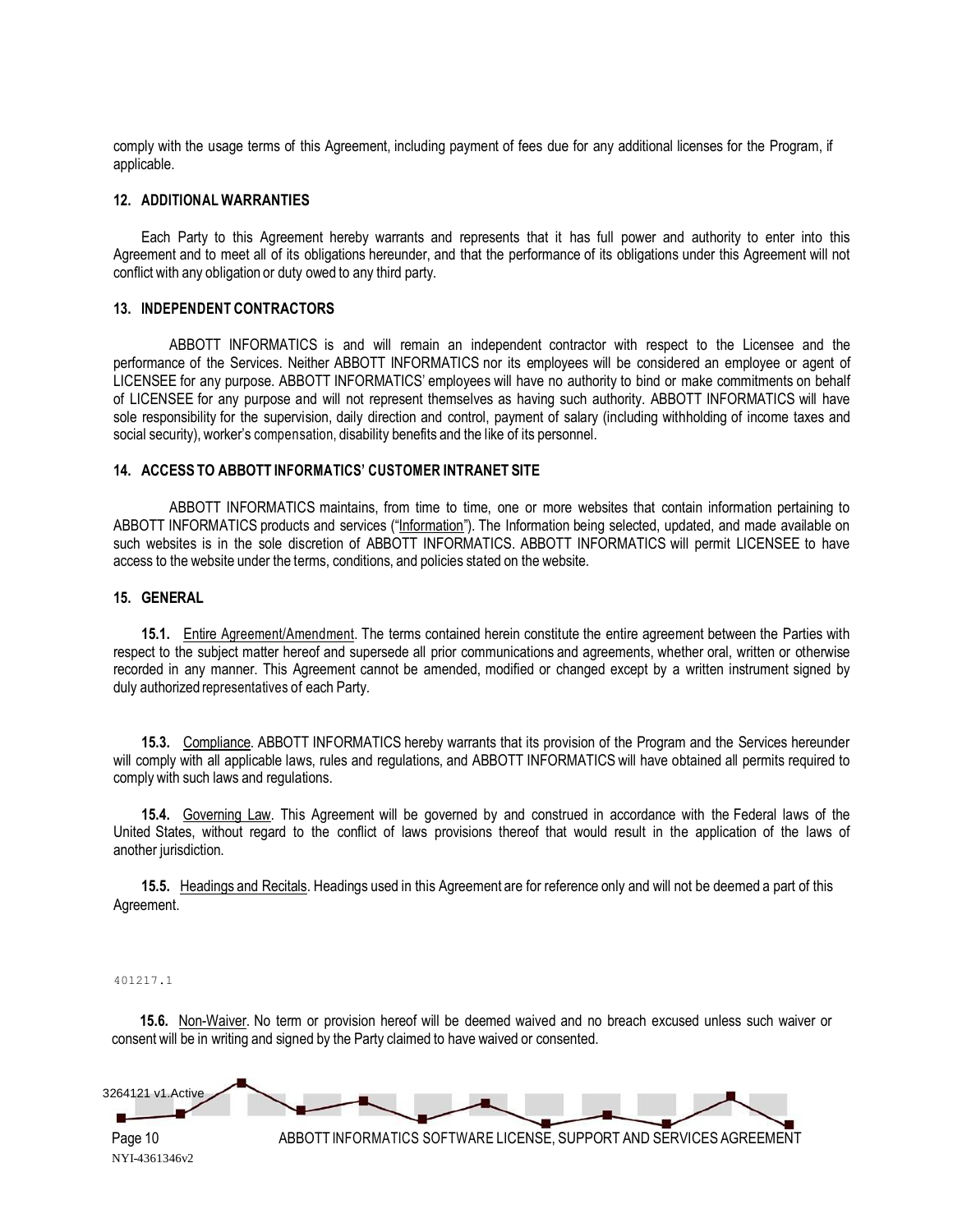**15.7.** Notice. Each Program Schedule or Statement of Work will identify individuals who will serve as the Parties' representatives as to technical and administrative matters. Except for quotes, orders, acknowledgments, invoices, payments and other usual and routine communications, all other notices required or permitted hereunder, including but not limited to notices of default or breach, shall be sent to such representatives at the addresses first set forth above and signed by an authorized representative of the sender. The address and contacts for either Party may be changed by written notice to the other. Such notices will be deemed to have been received (a) when hand delivered to such individuals by a representative of the sender; (b) three (3) days after having been sent postage prepaid, by registered or certified first class mail, return receipt requested; (c) when sent by electronic transmission, with written confirmation by the method of transmission; or (d) one (1) day after deposit with an overnight carrier, with written verification of delivery.

**15.8.** Publicity. Neither Party may use the name of the other Party in publicity releases or advertising or for other promotional purposes, without securing the prior written approval of the other Party hereto. This commitment does not apply to any correspondence, documents or publications utilized by either Party for distribution internally .

**15.9.** Severability. In the event of invalidity of any provision of this Agreement and subject to any applicable law, the Parties agree that such invalidity will not affect the validity of the remaining portions of this Agreement.

**15.10.** Force Majeure. Neither Party will be liable for delay or failure in the performance of its contractual obligations, except for payment obligations hereunder, arising from any one or more events that are beyond its reasonable control. Upon such delay or failure affecting one Party, that Party shall notify the other Party and use all reasonable endeavors to cure or alleviate the cause of such delay or failure and will resume performance of its contractual obligations as soon as practicable.

**15.11.** Inconsistencies between Agreement and other documents. This Agreement will prevail in the case of any inconsistency between it and any other document issued by any Party. Any inconsistency or ambiguity in this Agreement and Appendices will be resolved by giving precedence in the following descending order: (1) This Agreement; (2) The Program Schedule(s); and (3) any appendix hereof.

#### **15.12.** Dispute Resolution.

15.12.1. The Parties agree that any dispute relating to either Party's rights or obligations under this Agreement shall be resolved in accordance with the Contract Disputes Act 41 USC 7101-7109.

**15.13.** Export. LICENSEE shall not export or re-export the Program or any merged portion of the Program without the appropriate United States or foreign government license.

**15.14.** Intellectual Property. The Program and Documentation are protected by U.S. and international copyright laws and treaties. LICENSEE acknowledges that its possession, installation or use of the Program does not transfer to it any title to the intellectual property in the Program and that LICENSEE will not acquire any rights in the Program or Documentation except as expressly provided herein. LICENSEE acknowledges that title and full ownership rights to the Program and any Update or Upgrade, including all copyrights, patents, trade secret rights, trademarks and other intellectual property rights therein, will remain the exclusive property of ABBOTT INFORMATICS or its suppliers. Use of any third party software provided to LICENSEE on a stand-alone basis in the framework hereof will be subject to the terms of the end user license agreement provided with such software. LICENSEE shall reproduce and include the copyright and other proprietary notices of ABBOTT INFORMATICS and any supplier thereof specified by ABBOTT INFORMATICS on and in any copies, including but not limited to partial, physical or electronic copies of the Program. ABBOTT INFORMATICS reserves all rights not expressly granted herein. LICENSEE agrees it shall not, and shall not cause or permit any of its Affiliates, employees, contractors, agents or other third parties to reverse compile, reverse engineer, enhance, supplement, translate or disassemble the Program or otherwise reduce it, in whole or in part, to human readable form. LICENSEE shall promptly report any violation of this clause and shall take such further steps as may be reasonably requested to remedy any such violation and to prevent future violations. This section will survive any expiration, termination or cancellation of this Agreement.

**15.15.** Negotiated Terms. The Parties acknowledge that the terms and conditions of this Agreement are the result of

3264121<sup>7</sup>v1<sup>1</sup>.Active

ABBOTT INFORMATICS SOFTWARE LICENSE, SUPPORT AND SERVICES AGREEMENT

Page 11 NYI-4361346v2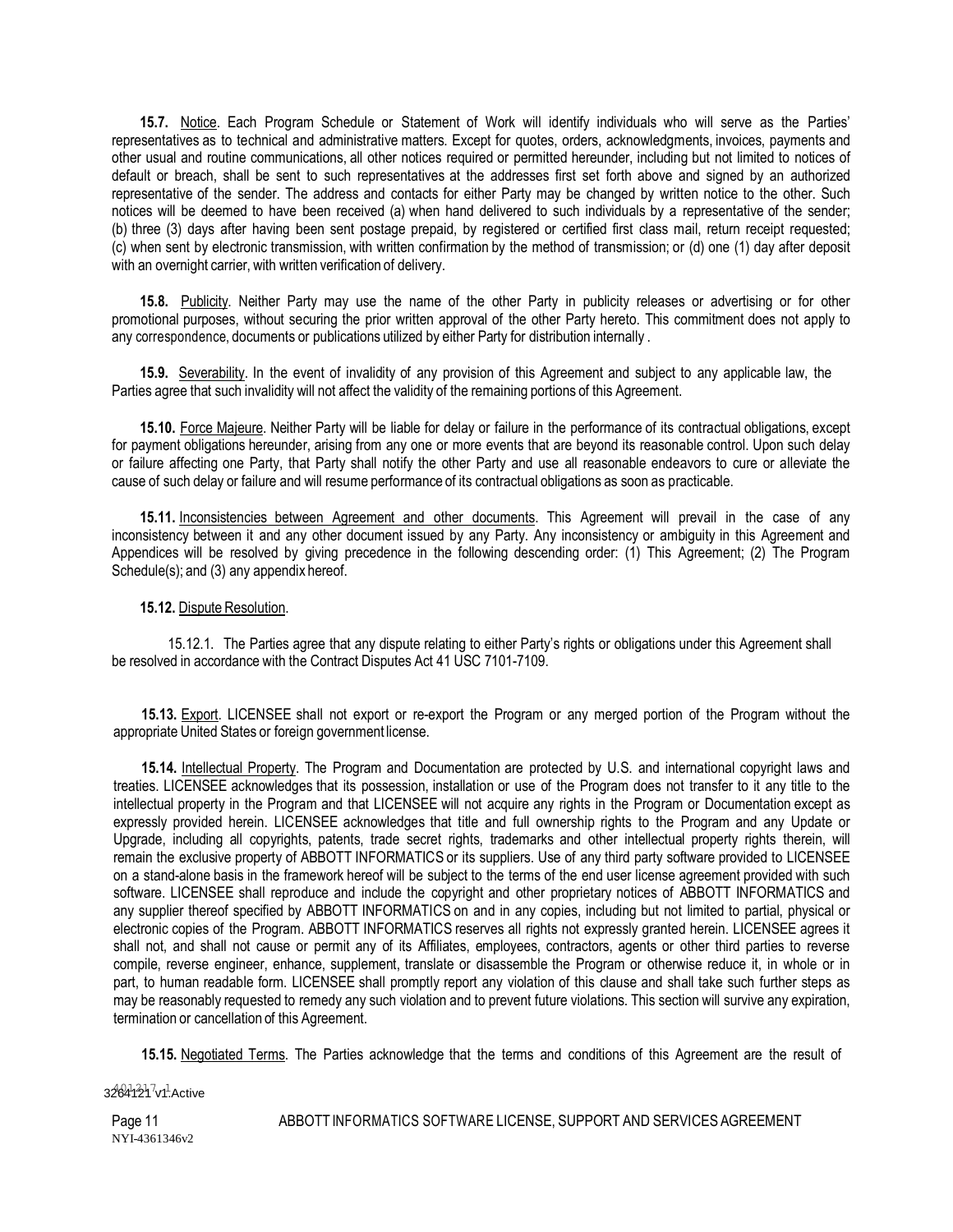negotiations between the Parties and that this Agreement will not be construed in favor or against any Party by reason of the extent to which any Party or its professional advisors participated in the preparation of this Agreement.

**15.16.** Third Party Beneficiaries. Except as expressly provided herein, nothing in this Agreement is intended to confer any rights or benefits to any third parties.

**15.17.** U.S. Government Restricted Rights. If LICENSEE is a U.S. Government agency, department or other entity or any other entity seeking or applying rights similar to those customarily claimed by the U.S. government or acquired the license to the Program pursuant to a U.S. government contract or with U.S. government funds, LICENSEE's use, duplication, reproduction, release, modification, disclosure or transfer of the Program is restricted in accordance with the limited or restricted rights as described in DFARS 252.227-7014(a)(1) (MAR 2011) (DOD commercial computer software definition), DFARS 227.7202-1 (DOD policy on commercial computer software), FAR 52.227-19 (DEC 2007) (commercial computer software clause for civilian agencies), DFARS 252.227-7015 (MAR 2011) (DOD technical data - commercial items clause); FAR 52.227-14 Alternates I, II,

#### 401217.1

and III (JUN 1987) (civilian agency technical data and noncommercial computer software clause); and/or FAR 12.211 and FAR 12.212 (commercial item acquisitions), as applicable, or any successor or similar rules or legislation. In case of conflict between any of the FAR and DFARS provisions listed herein and this Agreement, the construction that provides greater limitations on the Government's rights will control. Contractor/manufacturer is ABBOTT INFORMATICS CORPORATION, 4000 Hollywood Blvd., Suite 515, S. Hollywood, FL 33021. LICENSEE shall ensure that each copy of Program used or possessed by or for the government is labeled to reflect the foregoing.

**15.18.** Counterparts. This Agreement may be executed in any number of counterparts, each of which shall be deemed to be an original, and all of which together shall constitute one and the same agreement. Each Party acknowledges that an original signature or a copy thereof transmitted by facsimile or pdf shall constitute an original signature for purposes of this Agreement.

[remainder of page intentionally left blank]

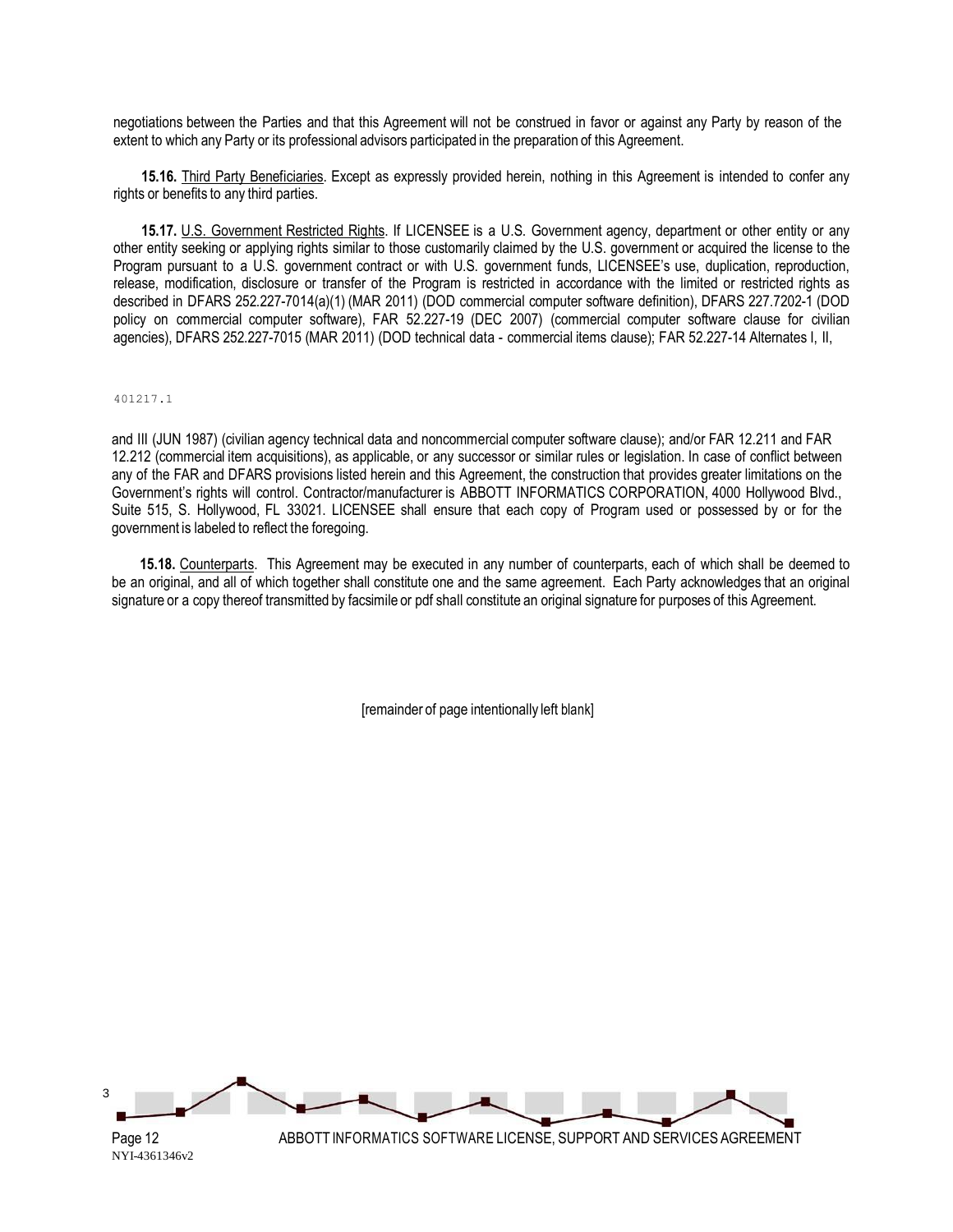# SIGNATURE PAGE

IN WITNESS WHEREOF, the Parties have caused this Agreement to be executed and do each hereby warrant and represent that its signatory, whose signature appears below, has been and is on the date of this Agreement duly authorized by all necessary and appropriate corporate action to execute this Agreement. This Agreement shall become effective on the Effective Date first written above.

| <b>LICENSEE</b> | ABBOTT INFORMATICS CORPORATION |
|-----------------|--------------------------------|
|                 |                                |
| Signature       | Signature                      |
| Name            | Name                           |
| Title           | Title                          |
|                 | Signature                      |
|                 | Name                           |
|                 | Title                          |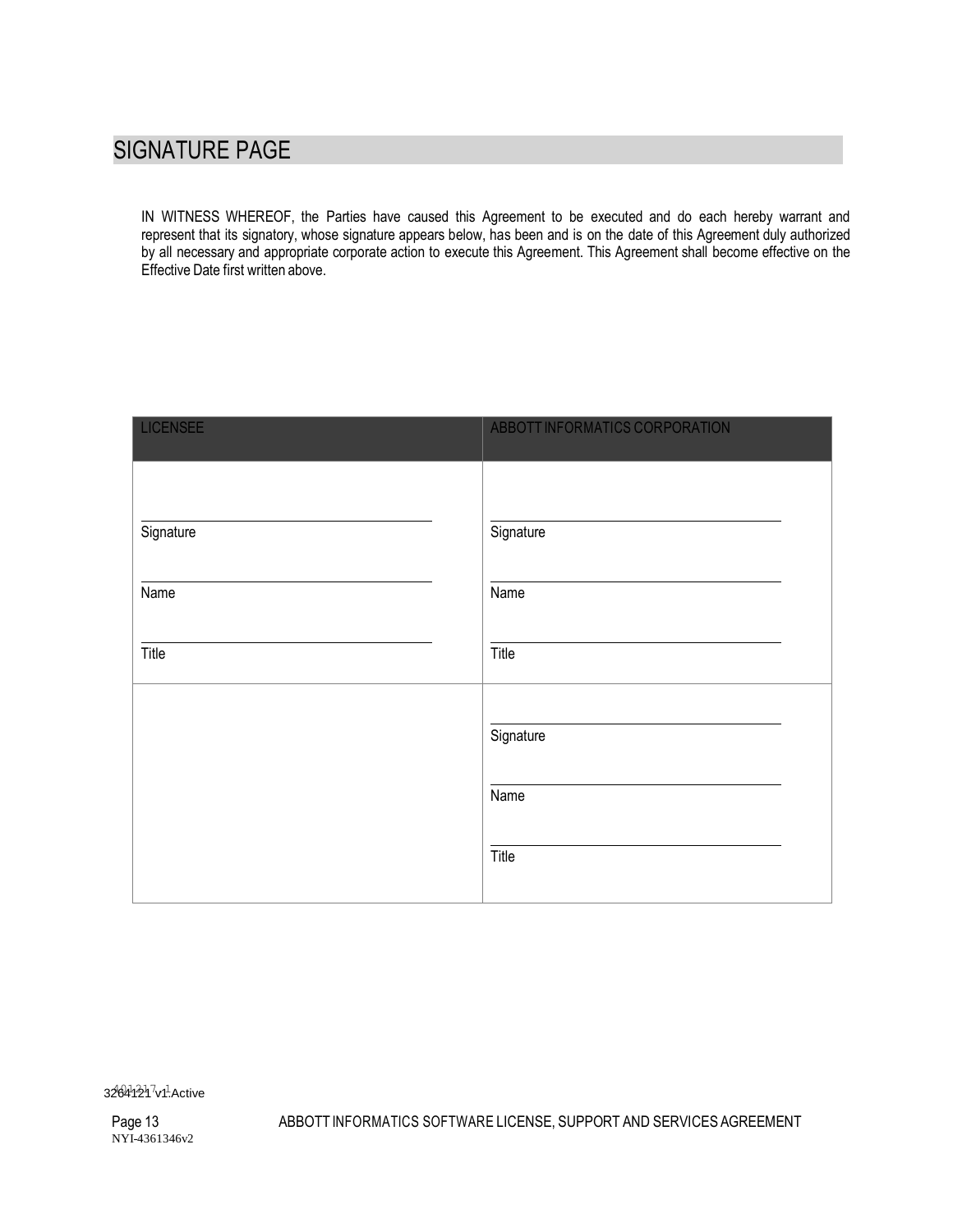401217.1

# **PPENDIX A - PROGRAM SCHEDULE**

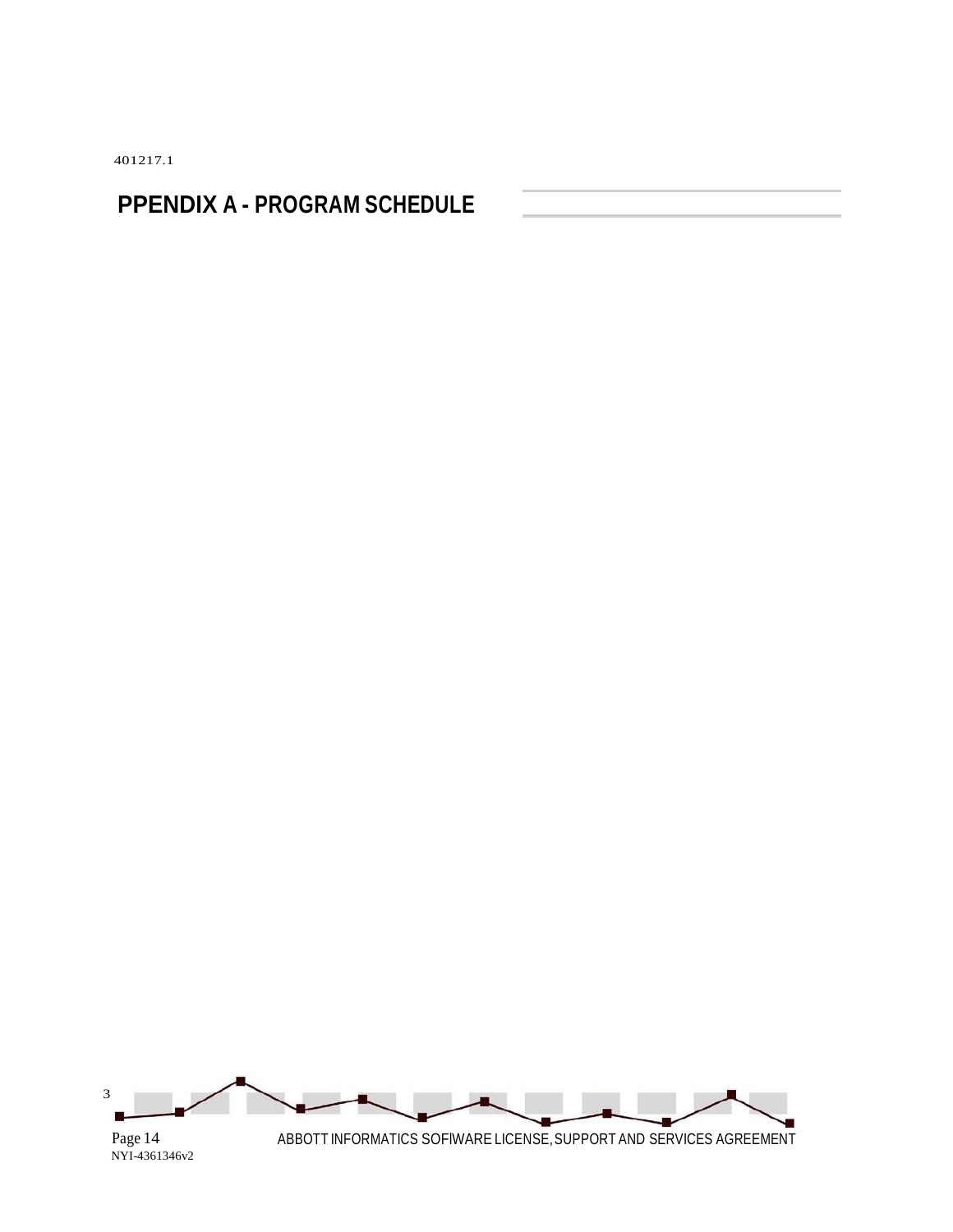**PPENDIX B- ABBOTT INFORMATICS PROGRAM MAINTENANCE** 

32644247v<sup>1</sup>Active

Page 15 NYI-43 61346v2 ABBOTT INFORMATICS SOFTWARE LICENSE, SUPPORT AND SERVICES AGREEMENT